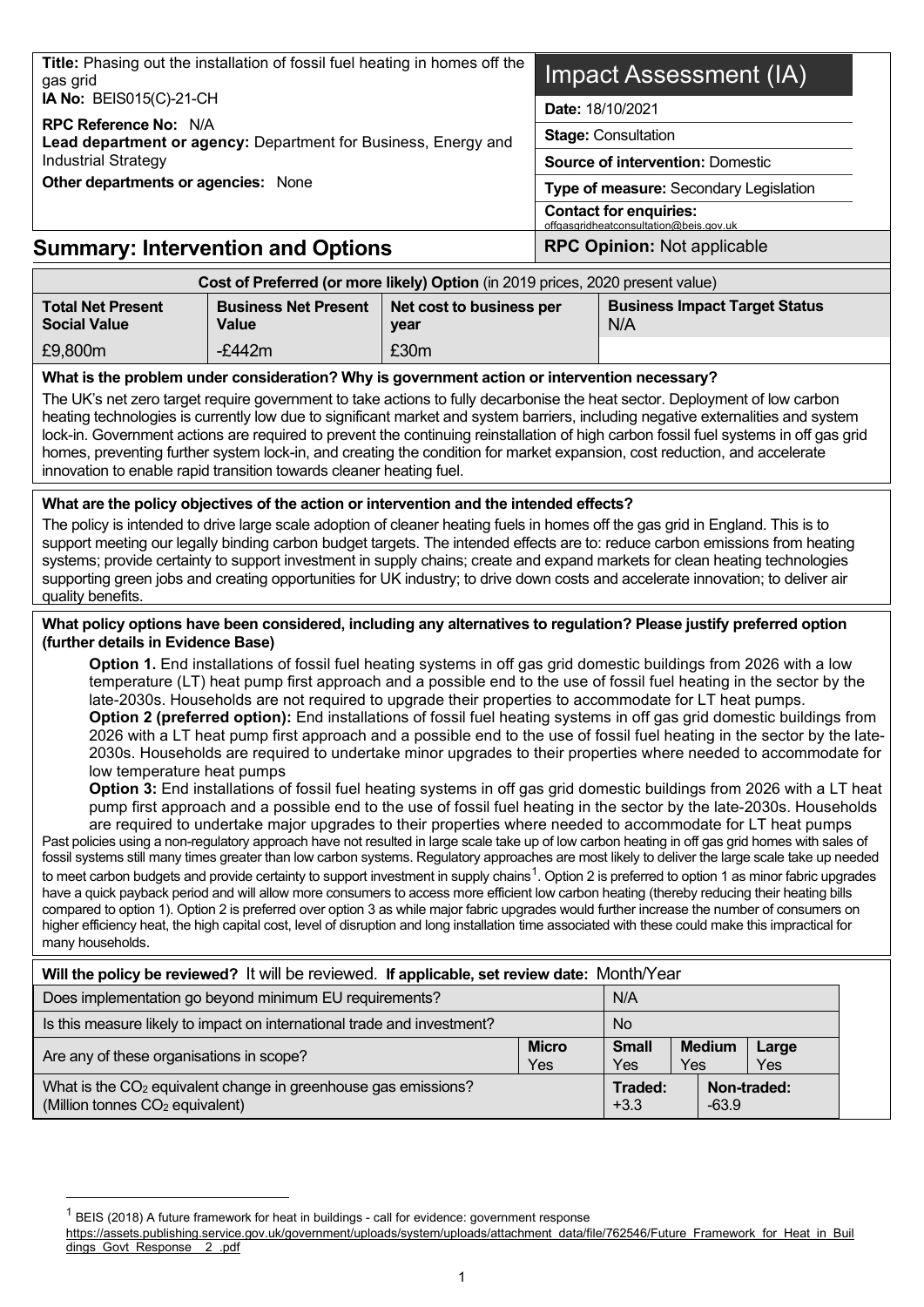*I have read the Impact Assessment and I am satisfied that, given the available evidence, it represents a reasonable view of the likely costs, benefits and impact of the leading options.*



# **Summary: Analysis & Evidence**

## Policy Option 2

**Description: Preferred option-** End installations of high carbon heating systems from 2026 in domestic buildings, and a possible end to the use of high carbon heating systems from late-2030s. Requirement for households to undertake minor energy efficiency improvements to install LT heat pumps, where reasonably practicable to do so.

#### **FULL ECONOMIC ASSESSMENT**

| <b>Price Base</b>                                                                                                                                                                                                                                                                                                                                                                                                                                                                                                                                                                                                                                                                                                                                                                                                                                                                                | <b>PV Base</b>                                                                                                                                                                                                                    |  | <b>Time Period</b>                                                                                                            |       | Net Benefit (Present Value (PV)) (£m)  |                                                                                                       |                         |                                         |
|--------------------------------------------------------------------------------------------------------------------------------------------------------------------------------------------------------------------------------------------------------------------------------------------------------------------------------------------------------------------------------------------------------------------------------------------------------------------------------------------------------------------------------------------------------------------------------------------------------------------------------------------------------------------------------------------------------------------------------------------------------------------------------------------------------------------------------------------------------------------------------------------------|-----------------------------------------------------------------------------------------------------------------------------------------------------------------------------------------------------------------------------------|--|-------------------------------------------------------------------------------------------------------------------------------|-------|----------------------------------------|-------------------------------------------------------------------------------------------------------|-------------------------|-----------------------------------------|
| <b>Year 2020</b>                                                                                                                                                                                                                                                                                                                                                                                                                                                                                                                                                                                                                                                                                                                                                                                                                                                                                 | <b>Year 2026</b>                                                                                                                                                                                                                  |  | Years 20                                                                                                                      |       | Low: Optional<br><b>High: Optional</b> |                                                                                                       | Best Estimate: £12,200m |                                         |
| COSTS (£m)                                                                                                                                                                                                                                                                                                                                                                                                                                                                                                                                                                                                                                                                                                                                                                                                                                                                                       |                                                                                                                                                                                                                                   |  | <b>Total Transition</b><br>(Constant Price)                                                                                   | Years |                                        | <b>Average Annual</b><br>(excl. Transition) (Constant Price)                                          |                         | <b>Total Cost</b><br>(Present Value)    |
| Low                                                                                                                                                                                                                                                                                                                                                                                                                                                                                                                                                                                                                                                                                                                                                                                                                                                                                              |                                                                                                                                                                                                                                   |  | Optional                                                                                                                      |       |                                        | Optional                                                                                              |                         | Optional                                |
| High                                                                                                                                                                                                                                                                                                                                                                                                                                                                                                                                                                                                                                                                                                                                                                                                                                                                                             |                                                                                                                                                                                                                                   |  | Optional                                                                                                                      |       |                                        | Optional                                                                                              |                         | Optional                                |
| <b>Best Estimate</b>                                                                                                                                                                                                                                                                                                                                                                                                                                                                                                                                                                                                                                                                                                                                                                                                                                                                             |                                                                                                                                                                                                                                   |  |                                                                                                                               |       |                                        |                                                                                                       |                         | £4,300                                  |
|                                                                                                                                                                                                                                                                                                                                                                                                                                                                                                                                                                                                                                                                                                                                                                                                                                                                                                  | Description and scale of key monetised costs by 'main affected groups'<br>The largest societal costs are the capital costs associated with installing clean heating technologies followed<br>by carbon costs in the traded sector |  |                                                                                                                               |       |                                        |                                                                                                       |                         |                                         |
| Other key non-monetised costs by 'main affected groups'<br>Retraining costs associated with the upskilling of oil, coal and LPG installers or new low carbon<br>heat installers                                                                                                                                                                                                                                                                                                                                                                                                                                                                                                                                                                                                                                                                                                                  |                                                                                                                                                                                                                                   |  |                                                                                                                               |       |                                        |                                                                                                       |                         |                                         |
| <b>BENEFITS (£m)</b>                                                                                                                                                                                                                                                                                                                                                                                                                                                                                                                                                                                                                                                                                                                                                                                                                                                                             |                                                                                                                                                                                                                                   |  | <b>Total Transition</b><br>(Constant Price)                                                                                   | Years |                                        | <b>Average Annual</b><br>(excl. Transition) (Constant Price)                                          |                         | <b>Total Benefit</b><br>(Present Value) |
| Low                                                                                                                                                                                                                                                                                                                                                                                                                                                                                                                                                                                                                                                                                                                                                                                                                                                                                              |                                                                                                                                                                                                                                   |  | Optional                                                                                                                      |       |                                        | Optional                                                                                              |                         | Optional                                |
| High                                                                                                                                                                                                                                                                                                                                                                                                                                                                                                                                                                                                                                                                                                                                                                                                                                                                                             |                                                                                                                                                                                                                                   |  | Optional                                                                                                                      |       |                                        | Optional                                                                                              |                         | Optional                                |
| <b>Best Estimate</b>                                                                                                                                                                                                                                                                                                                                                                                                                                                                                                                                                                                                                                                                                                                                                                                                                                                                             |                                                                                                                                                                                                                                   |  |                                                                                                                               |       | £16,500                                |                                                                                                       |                         |                                         |
|                                                                                                                                                                                                                                                                                                                                                                                                                                                                                                                                                                                                                                                                                                                                                                                                                                                                                                  |                                                                                                                                                                                                                                   |  | Description and scale of key monetised benefits by 'main affected groups'<br>reduced LRVC costs and air quality improvements. |       |                                        | The largest monetised benefits are the carbon emissions savings in the non-traded sector, followed by |                         |                                         |
| Other key non-monetised benefits by 'main affected groups'<br>Innovation benefits, reduced technology costs due to learning from wider deployment leading to<br>future decarbonisation being more cost effective.<br>Growth in the market for low-carbon heating appliances and the businesses and supported jobs<br>that produce, sell and install them, produce or operate ancillary goods (e.g. thermal storage) and<br>services (e.g. smart energy management and flexibility services, etc)<br>Policy framework stability, enabling strategic confidence to invest in supply chains, training, etc<br>Key assumptions/sensitivities/risks<br><b>Discount rate</b><br>3.5<br>Cost reduction and performance of heating systems (actual in-situ performance of heating system),<br>counterfactual replacement rate assumption, future fuel cost, carbon prices, housing stock within scope of |                                                                                                                                                                                                                                   |  |                                                                                                                               |       |                                        |                                                                                                       |                         |                                         |
|                                                                                                                                                                                                                                                                                                                                                                                                                                                                                                                                                                                                                                                                                                                                                                                                                                                                                                  | the policy by 2026, and technologies deployment under regulations. This IA presents the uncertainty<br>through a sensitivity analysis.                                                                                            |  |                                                                                                                               |       |                                        |                                                                                                       |                         |                                         |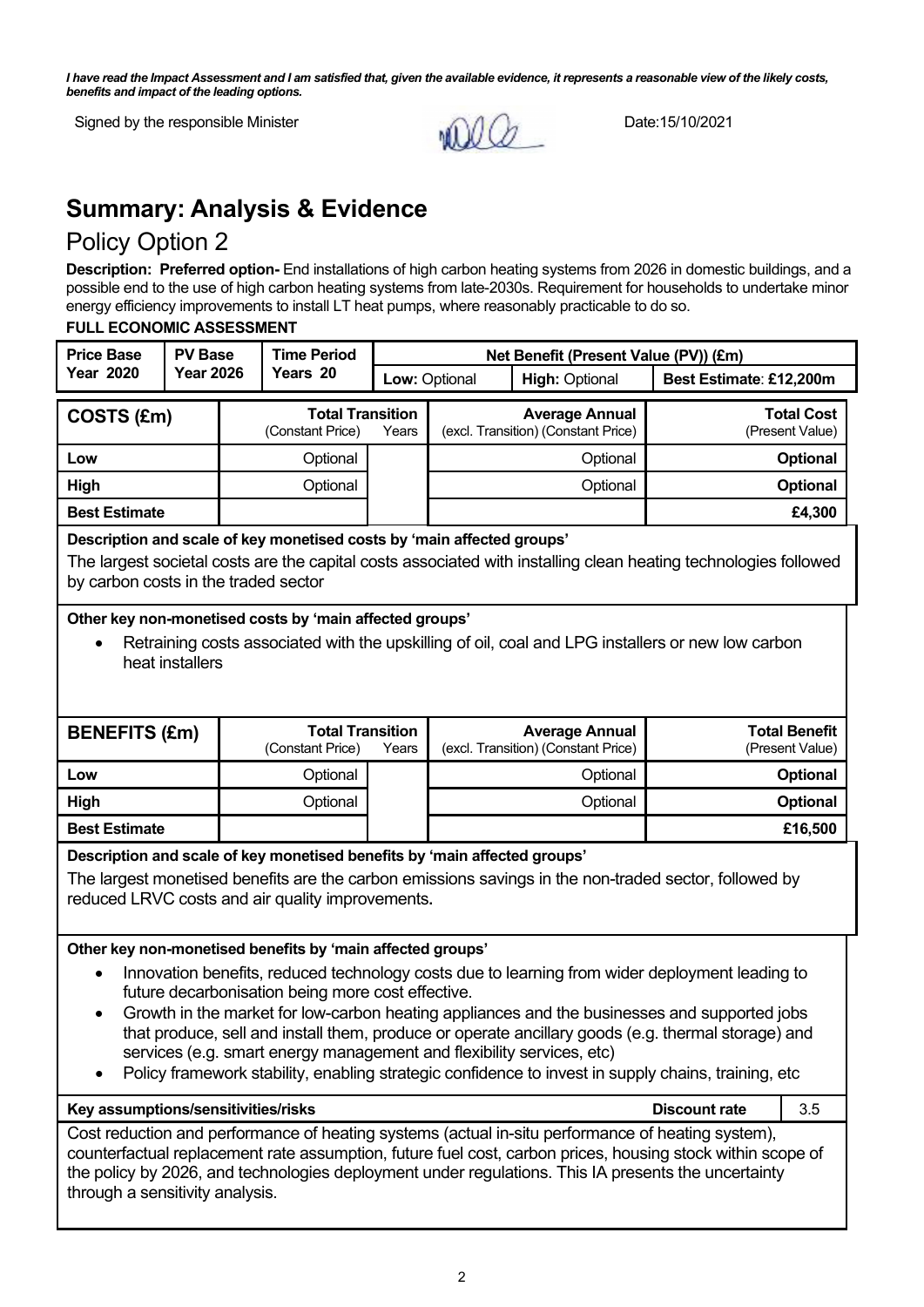### **BUSINESS ASSESSMENT (Option 2), 2019 prices, 2020 present value**

| Direct impact on business (Equivalent Annual) £m: |                      |                  | Score for Business Impact Target (qualifying |  |
|---------------------------------------------------|----------------------|------------------|----------------------------------------------|--|
| <b>Costs: 37.0</b>                                | <b>Benefits: Not</b> | <b>Net: 37.0</b> | provisions only) £m:                         |  |
|                                                   | quantified           |                  | 150                                          |  |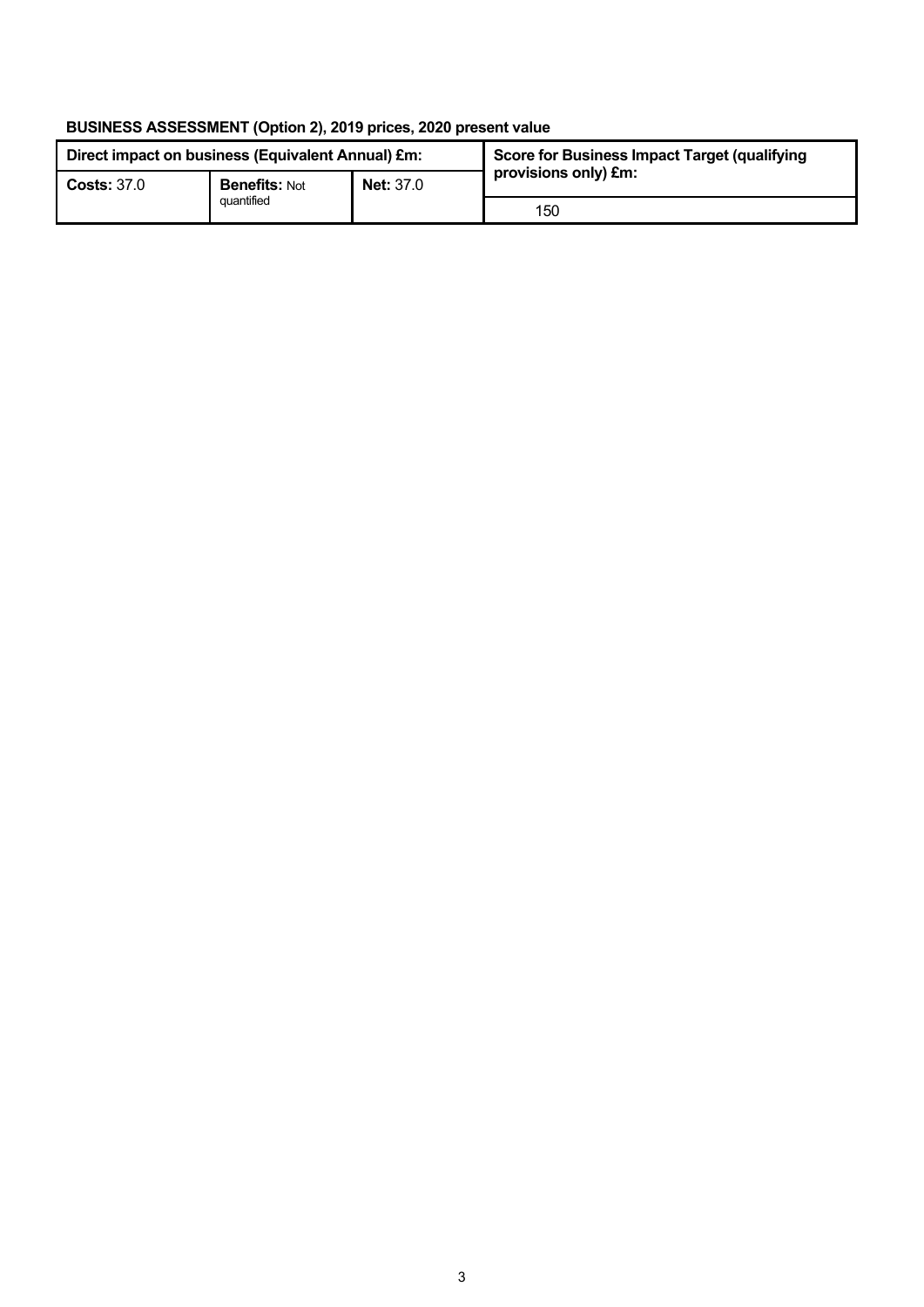# **Table of Contents**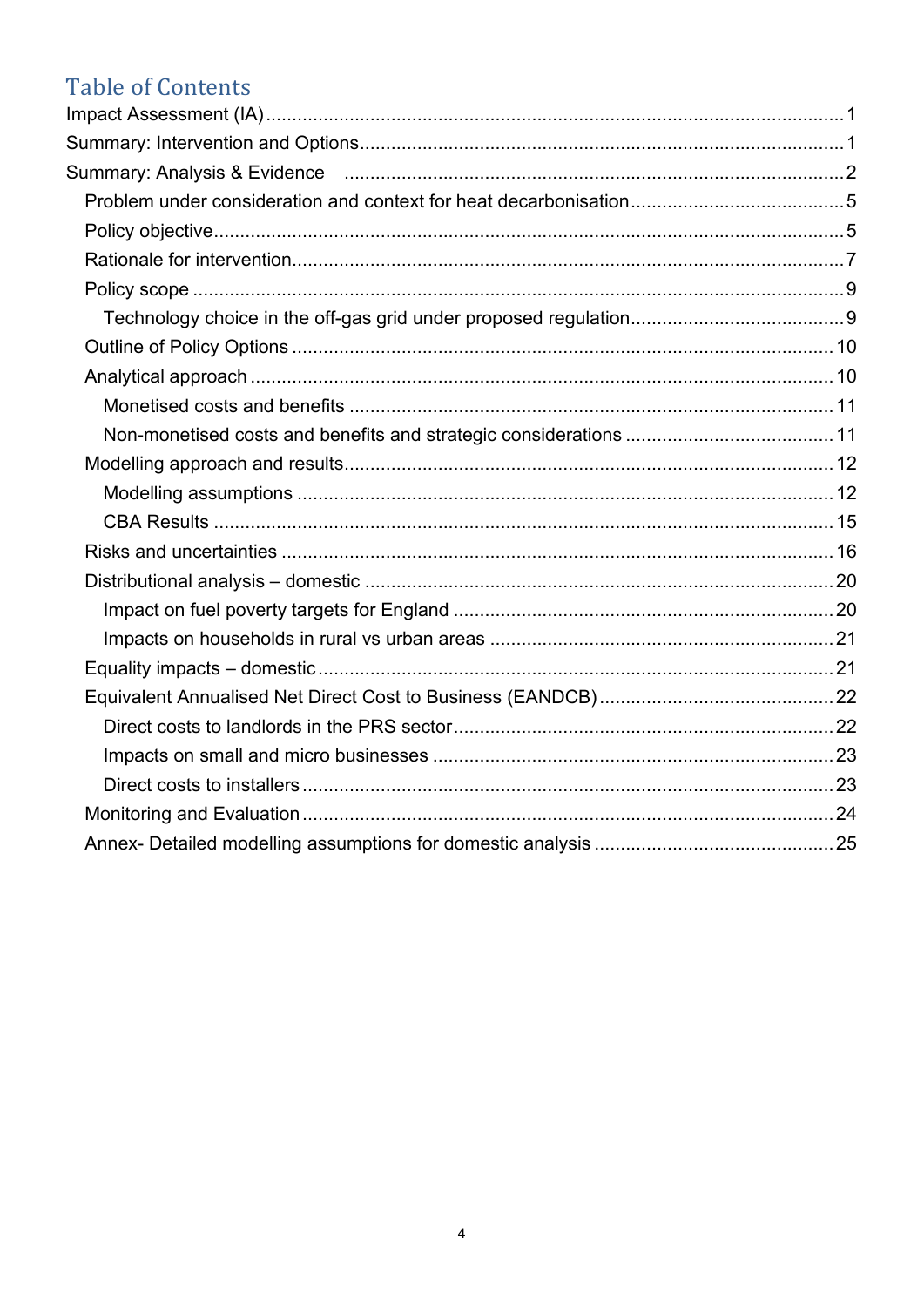## **Problem under consideration and context for heat decarbonisation**

- 1. The UK is the first major economy in the world to set a legally binding target to achieve net zero greenhouse gas emissions by 2050 $^{\rm 1}$  $^{\rm 1}$  $^{\rm 1}$ . To ensure continued progress, we have set a series of legally-binding 'carbon budgets', covering interim periods, which are among the most stringent climate targets in the world.
- 2. Decarbonisation of heat is recognised as one of the biggest challenges we face in meeting our climate targets – approximately [2](#page-4-1)3% of UK emissions is associated with heating buildings<sup>2</sup> and meeting net zero will require that virtually all heat in buildings will need to be decarbonised.
- [3](#page-4-2).  $\,$  Given fossil fuel heating systems are typically designed for a 15-year lifecycle $^3$ , action is needed now to prepare us for a low carbon heating future. This will require scaling up our UK low carbon heat market and supply chains during the 2020s. Only around  $35,000$  heat pumps<sup>[4](#page-4-3)</sup> are currently installed annually compared to approximately 1.7m fossil fuel boilers $^5\!$  $^5\!$  $^5\!$ .
- 4. Approximately 86% of households in England and 65% of non-domestic buildings are connected to the gas grid and use natural gas for heating. Those off the gas grid use other forms of heating, including oil, liquid petroleum gas (LPG), coal, biomass, electric heating and heat networks $\rm ^6$  $\rm ^6$ .
- 5. There are around 834,000 oil heated households in England, with a further 141,000 LPG-heated and 101,000 coal-heated households<sup>[7](#page-4-6)</sup>. These homes are more likely to be larger, rural, detached properties compared to households on the gas grid.
- 6. Fossil fuel heated off gas grid homes produce a disproportionately larger share of emissions due to the higher carbon intensity of the fuels used<sup>[8](#page-4-7)</sup> as well as the fact they are larger and have a lower level of building fabric efficiency.
- 7. Across the entire housing stock there are a range of heating technologies with the potential to support the scale of change needed to meet our 2050 targets, including increased use of low carbon heat networks and electrification of heating. We are also researching the safety and feasibility of using hydrogen in the gas grid as an alternative way of providing heat at the scale required for net zero. However, that cannot play a role in decarbonising homes which are not currently connected to the gas grid.
- 8. As set out in the Heat and Building Strategy, for off gas grid homes we consider that electrification via heat pumps represents a low regrets option as the only strategic approach shown to work at scale. Current evidence suggests that most off-gas grid homes are already suitable for heat pumps or could become suitable with minor energy efficiency upgrades. Where heat pumps cannot be used, other low carbon heating systems are available. Emissions reductions will continue to grow as we further decarbonise our energy system and increase the role of renewables in our power generation.

## **Policy objective**

9. The consultation sets out plans to adopt a 'heat pump first' approach to replace the installation of fossil fuel heating systems(those that use oil, LPG, or coal) in homes off the gas grid from 2026.

<span id="page-4-0"></span><sup>&</sup>lt;sup>1</sup> HMG. 'UK Becomes the First Major Economy to Pass Net Zero Emissions Law' (2019)[, https://www.gov.uk/government/news/uk-becomes](https://www.gov.uk/government/news/uk-becomes-first-major-economy-to-pass-net-zero-emissions-law)[first-major-economy-to-pass-net-zero-emissions-law](https://www.gov.uk/government/news/uk-becomes-first-major-economy-to-pass-net-zero-emissions-law)

<span id="page-4-1"></span> $2$  BEIS (2021), 'Final UK greenhouse gas emissions national statistics: 1990 to 2019' (https://www.gov.uk/government/statistics/final-ukgreenhouse-gas-emissions-national-statistics-1990-to-2019) and BEIS (2021) 'Energy Consumption in the UK' [\(https://www.gov.uk/government/statistics/energy-consumption-in-the-uk\)](https://www.gov.uk/government/statistics/energy-consumption-in-the-uk)

<span id="page-4-2"></span><sup>3</sup> Viessmann. 'Oil Fired Boiler Installation Guide, https://www.viessmann.co.uk/faq/heating-replacement-installation/oil-boiler (viewed 08/10/2020)

<span id="page-4-3"></span><sup>&</sup>lt;sup>4</sup> BSRIA (2020), 'Heat pumps market analysis[' https://www.bsria.com/uk/product/rg76mr/world\\_market\\_for\\_heat\\_pumps\\_2020r2019\\_8a707622/](https://www.bsria.com/uk/product/rg76mr/world_market_for_heat_pumps_2020r2019_8a707622/) <sup>5</sup> BSRIA (2020), 'Domestic boiler market analysis'

<span id="page-4-4"></span>[https://www.bsria.com/uk/product/nEjGED/domestic\\_boilers\\_world\\_market\\_for\\_heating\\_boilers\\_2020r2019\\_8a707622/](https://www.bsria.com/uk/product/nEjGED/domestic_boilers_world_market_for_heating_boilers_2020r2019_8a707622/)

<span id="page-4-5"></span> $6$  BEIS analysis based on the English Housing Survey (2018)

<span id="page-4-6"></span><sup>7</sup> Analysis of English Household survey Ministry of Housing, Communities &

Local Government ( 2018 ) [https://www.gov.uk/government/collections/english-housing-survey.](https://www.gov.uk/government/collections/english-housing-survey) Coal figure include anthracite nuts, smokeless fuel, and house coal. We assume that following the ban of sales of house coal in the early 2020s most households using house coal as their main heating system will switch to smokeless fuel.

<span id="page-4-7"></span><sup>8</sup> [https://www.theccc.org.uk/wp-content/uploads/2017/01/Annex-2-Heat-in-UK-Buildings-Today-Committee-on-Climate-Change-October-](https://www.theccc.org.uk/wp-content/uploads/2017/01/Annex-2-Heat-in-UK-Buildings-Today-Committee-on-Climate-Change-October-2016.pdf)[2016.pdf](https://www.theccc.org.uk/wp-content/uploads/2017/01/Annex-2-Heat-in-UK-Buildings-Today-Committee-on-Climate-Change-October-2016.pdf)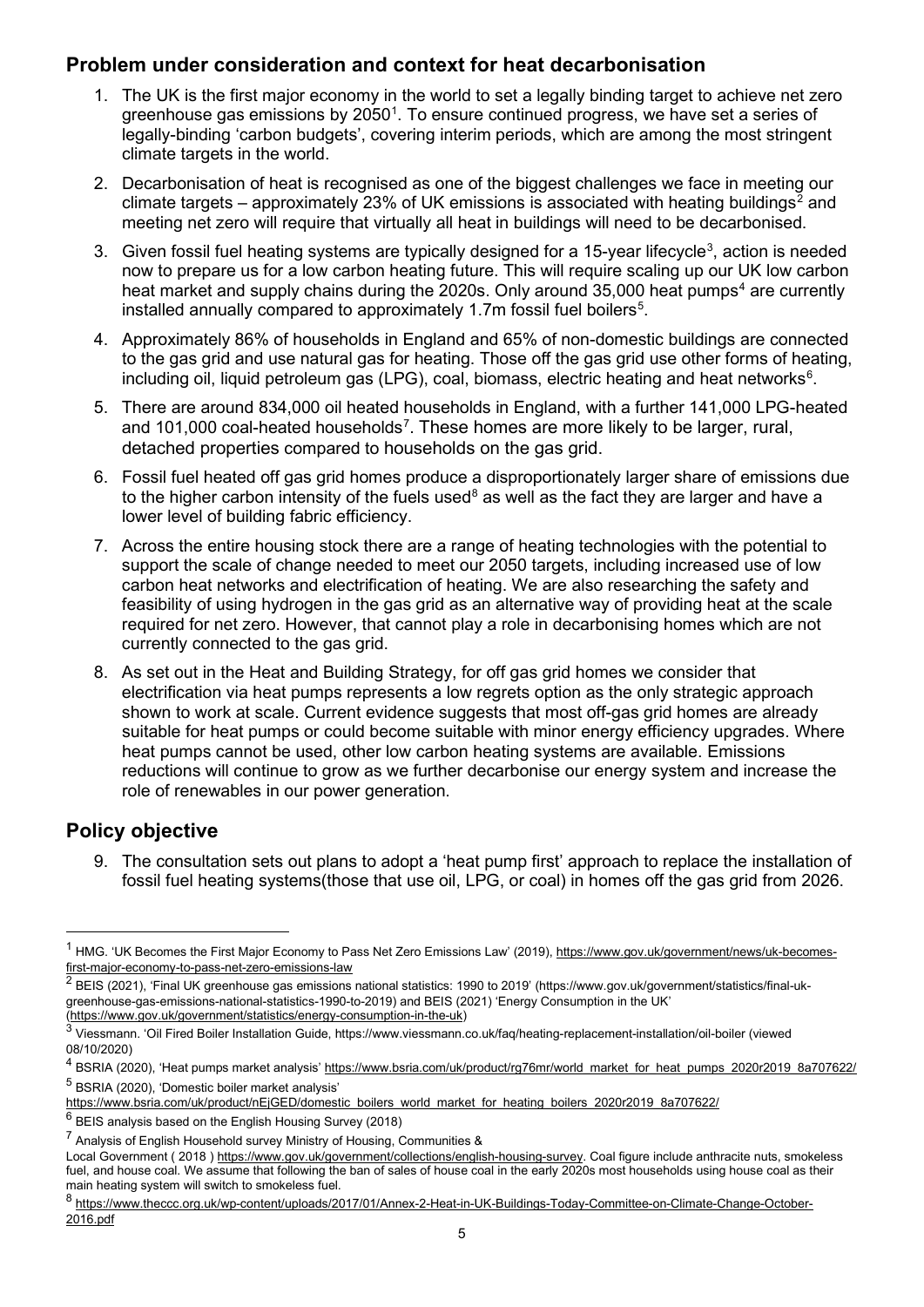We are also considering whether it is appropriate to end the use of fossil fuel heating in all homes off the gas grid, potentially by the late-2030s.

- 10. Introduction of these regulations will lead to a decline in the use of fossil fuels for heat in homes off the gas grid over the 2020s and 2030s which will produce significant reductions in carbon emissions from buildings, supporting efforts to meet carbon budgets as well as keeping the building sector on a path to meet net zero.
- 11. The regulations also intend to drive a significant increase in the deployment of low carbon heating systems, particularly heat pumps. The regulations will provide the low carbon heating sector with the certainty in the policy framework to align strategies, investment plans and training, and drive forward innovation in technologies and business models. The growth in the supply chains is also expected to support an increase in green jobs and create opportunities for UK manufacturers.
- 12. Growth in the heat pump supply chain for homes off the gas grid is also intended to align with the wider strategy on decarbonising heat from buildings. The Heat and Buildings Strategy has set out an ambition for an annual heat pump deployment of around 600k heat pumps by 2028 to keep the UK on track for net zero regardless of strategic decisions on the role of hydrogen in heating.
- 13. Widespread use of highly efficient heating appliances like heat pumps will also deliver air quality benefits.

#### **Policy overview**

- 14. The Government intends to legislate to implement this measure and we are considering different options including making changes to the Building Regulations, approved documents and associated guidance, or taking new legal powers in primary legislation. We intend to launch further consultations on the technical detail of any legislation needed to deliver on this measure ahead of implementation.
- 15. Below is a light-touch logic model, giving a visual representation of our policy and demonstrating the intended relationships between the actions and the objectives stated above. It is included to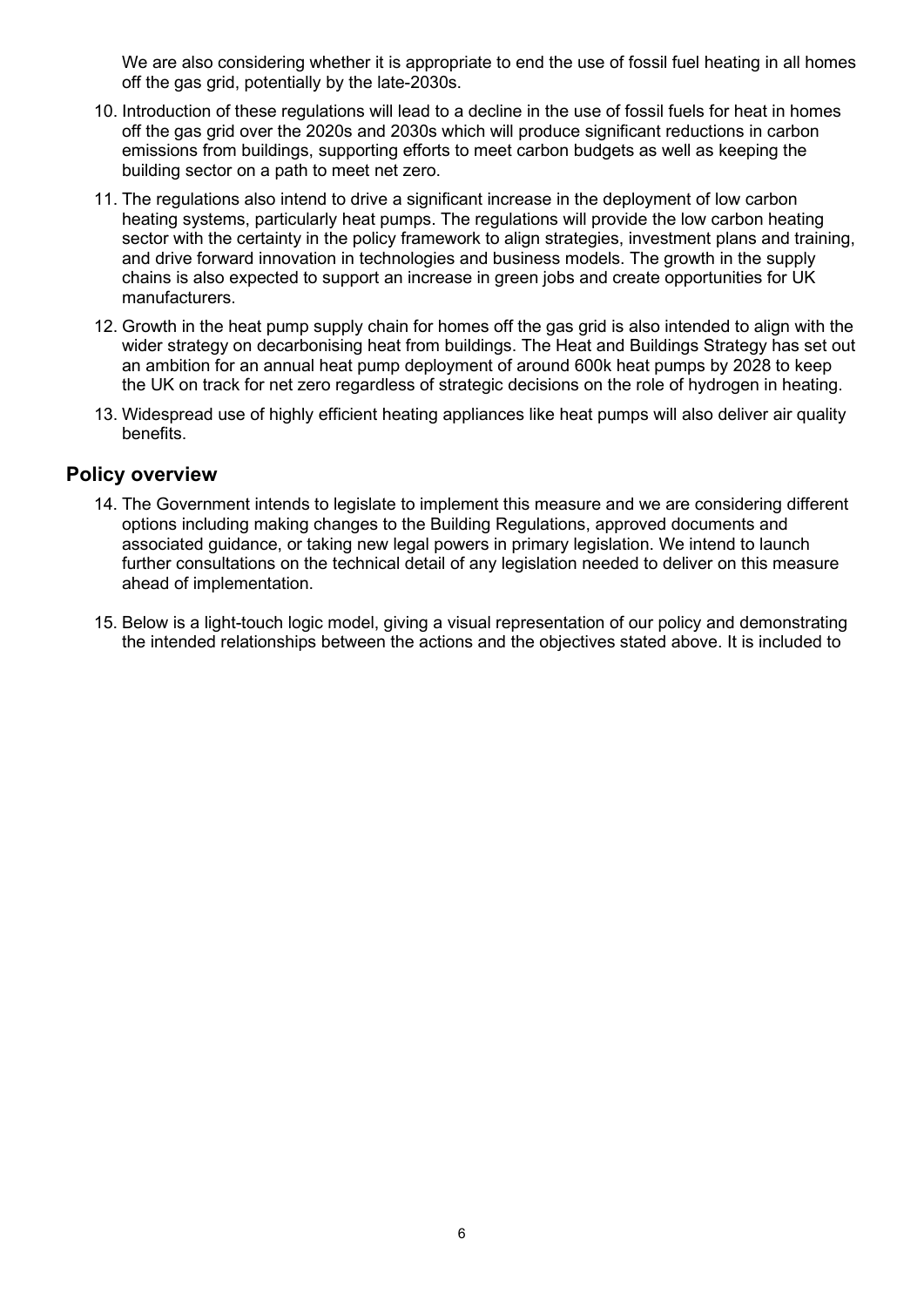give an understanding of the logic underpinning the policy and the path we expect the policy to take.



### **Rationale for intervention**

16. The current market for low carbon heat is relatively small, and these technologies are largely unable to compete on cost with conventional heating options, such as natural gas, oil and direct electric heating. This is partly due to the emerging nature of low carbon heating, which means that it does not benefit from economies of scale or from mature supply chains to the same degree as conventional technologies. Significant market and system barriers exist which has led to continued low uptake of low carbon heating technologies. Without government actions fossil fuels will continue to dominate UK's heating systems, stifling low carbon innovation and acting as barriers for the growth of markets for low-carbon technologies and services.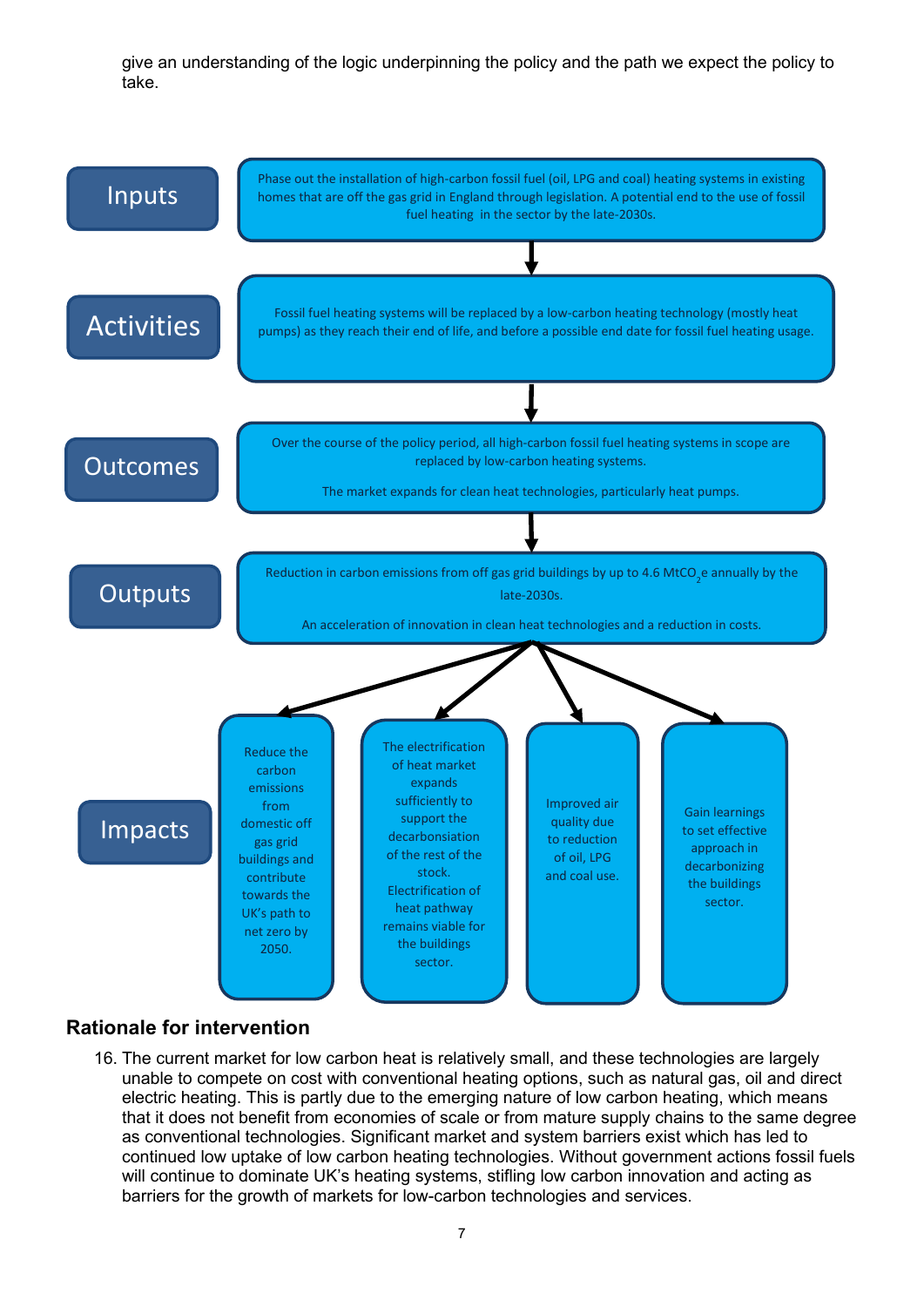- 17. The main aspects of the economic rationale for regulating heating in the households off the gas grid are:
	- a. **Externalities.** A key element of the rationale for this intervention is the market failure with respect to the uncaptured negative externalities associated to the use of conventional heating technologies. The full societal costs of heating based on fossil fuel combustion should consider the emission of greenhouse gases, leading to climate change and the impacts on health (related to the air quality impacts). Likewise, the relative positive effect of low-carbon heating on air quality and emissions, and thus the lower societal cost, is not captured in its price. This is likely to result in under-investment in low-carbon heating. The benefits of adopting low carbon heating technologies grow as the number of deployment increases, through a positive feedback effect between scale of market, learning, innovation, and cost reduction. This is not factored in individual decision or the private price of low carbon technologies.
	- b. **System lock-in**. The Heat and Building Strategy sets out the need to completely decarbonise the heat sector in off gas grid buildings in the 2030s to stay on track with the net zero target. Conventional heating systems typically have a lifetime of about 15 years. Therefore, without a government intervention in the 2020s we would see the installations of conventional heating systems that could last well into the 2040s. This would imply having to remove fossil fuel systems at a rapid rate in later years, which would lead to higher disruption and costs to consumers, or even to premature scrappage of still functioning heating systems, which would increase the overall cost paid by consumers. This system lock-in also impedes opportunity for clean heating technologies to compete with the current system comprising of infrastructure, skills, engineering and consumer practises, and consumer familiarity.
	- c. **Imperfect information**. Consumer research has shown that consumers are unfamiliar with heat pumps as an alternative to fossil fuel heating systems. This introduces imperfect competition by reducing the ability of consumers to choose the heating appliance based on merit, and thus constraining the technology's ability to compete in the market. This also contributes to information asymmetry between heat consumers and suppliers. An intervention in the market would raise consumer awareness, addressing this market failure.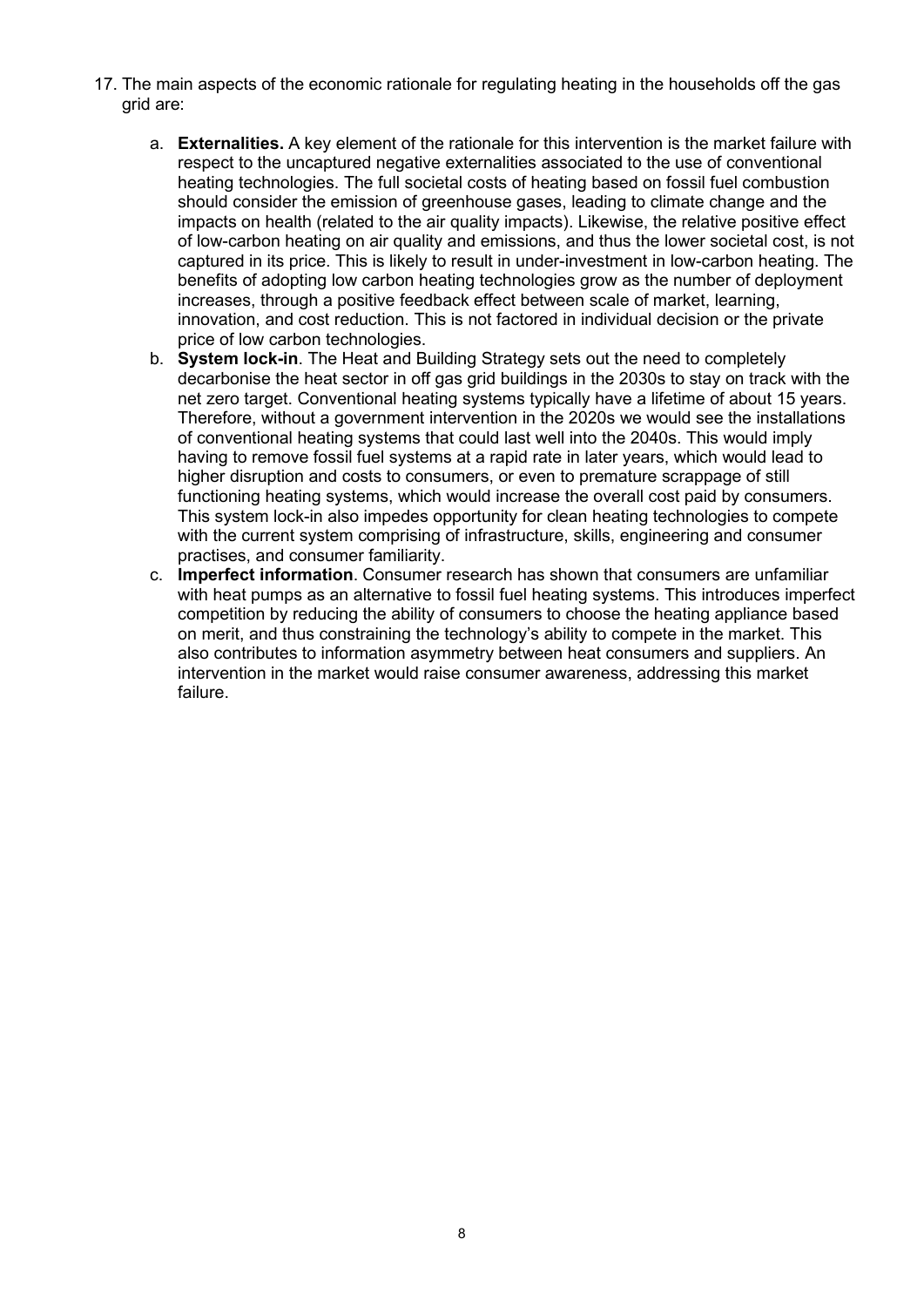## **Policy scope**

- 12 The consultation is for England. It does not include Scotland, Wales, or Northern Ireland. We are working closely with the Devolved Administrations to understand the UK wide implications of policies to decarbonise heat and improve energy efficiency
- 13 The proposed heat policy for domestic buildings would target households not connected to the gas grid using fossil fuel heating systems. Today there are around 1.1m homes in England using fossil fuel heating which are not connected to the gas grid, of which 78% use heating oil, 13% use liquid petroleum gas, and [9](#page-8-0)% coal $^{\rm 9}$ .
- 14 Existing buildings with electric heating, biomass and heat networks as their main heating source are out of scope for the analysis as they will not be directly affected by the proposed regulation.

## **Technology choice in the off-gas grid under proposed regulation**

- 15 The domestic heat regulation sets out a heat pump first approach. This approach will set low temperature (LT) air source heat pumps as the lead replacement technology in most cases, whilst creating space for consumers to use other high performing low carbon technologies such as low carbon district heating or ground source heat pumps. Alternative technologies such as high temperature (HT) air source heat pumps and biomass boilers are also in scope with the regulation but will be permitted only when LT heat pumps cannot reasonably practicably be installed.
- 16 LT heat pump systems output heat and hot water at lower temperatures around 45° Celsius compared to at least 60° Celsius for an oil-fired system – and over much longer periods. This means that homes using low temperature heat pump systems may need higher levels of energy efficiency and lower levels of heat loss to maintain thermal comfort than homes using high temperature systems such as oil. Large radiators may also be needed, along with hot water tanks to provide hot water. They are established technologies and represent an efficient use of energy. Higher efficiencies are possible with the correct system design, installation and operation, and with higher thermal insulation of the property.
- 17 HT heat pumps work in a similar way to low temperature heat pumps but can produce an output temperature of up to 65° Celsius – similar to incumbent fossil fuel heating systems such as oil and can therefore often be installed without upgrades to the home's energy efficiency or radiators. We believe these systems can be installed in almost all existing homes off the gas grid. They run at lower levels of efficiency than low temperature heat pumps, and therefore cost more to run.
- 18 Biomass boilers operate in a similar fashion to conventional gas and oil boilers, which involves burning the fuel source (e.g. wood pellets) to heat water, and are expected to be technically suitable for all buildings without further energy efficiency upgrades. As for HT heat pumps, biomass boilers will be permitted only when LT heat pumps cannot reasonably practicably be installed.
- 19 Current evidence suggests LT heat pumps are suitable for most buildings. BEIS modelling based on analysis of English Housing Survey data suggests around 80% have sufficient energy efficiency and internal electrical limit to accommodate a low temperature heat pump system. We recognise the need for further research to fully understand the deployment potential of heat pumps in homes off the gas grid. In August 2019, BEIS launched the Electrification of Heat Demonstration Project. This £14.6 million project aims to demonstrate the feasibility of a largescale transition to electrification of heat in Great Britain by installing heat pumps in a representative range of homes, alongside new products and services designed to overcome the barriers to deployment. We also intend to gather more evidence through the consultation process.
- 20 Most households which cannot currently install a low temperature heat pump due to heat loss can be made suitable through different levels of energy efficiency upgrades. Therefore, the heat pump first approach can be extended to more households than those currently suitable if sufficient energy efficiency measures are installed. In this Impact Assessment we evaluated

<span id="page-8-0"></span><sup>9</sup> MHCLG. 'English Housing Survey 2018' <https://www.gov.uk/government/collections/english-housing-survey#2018-to-2019>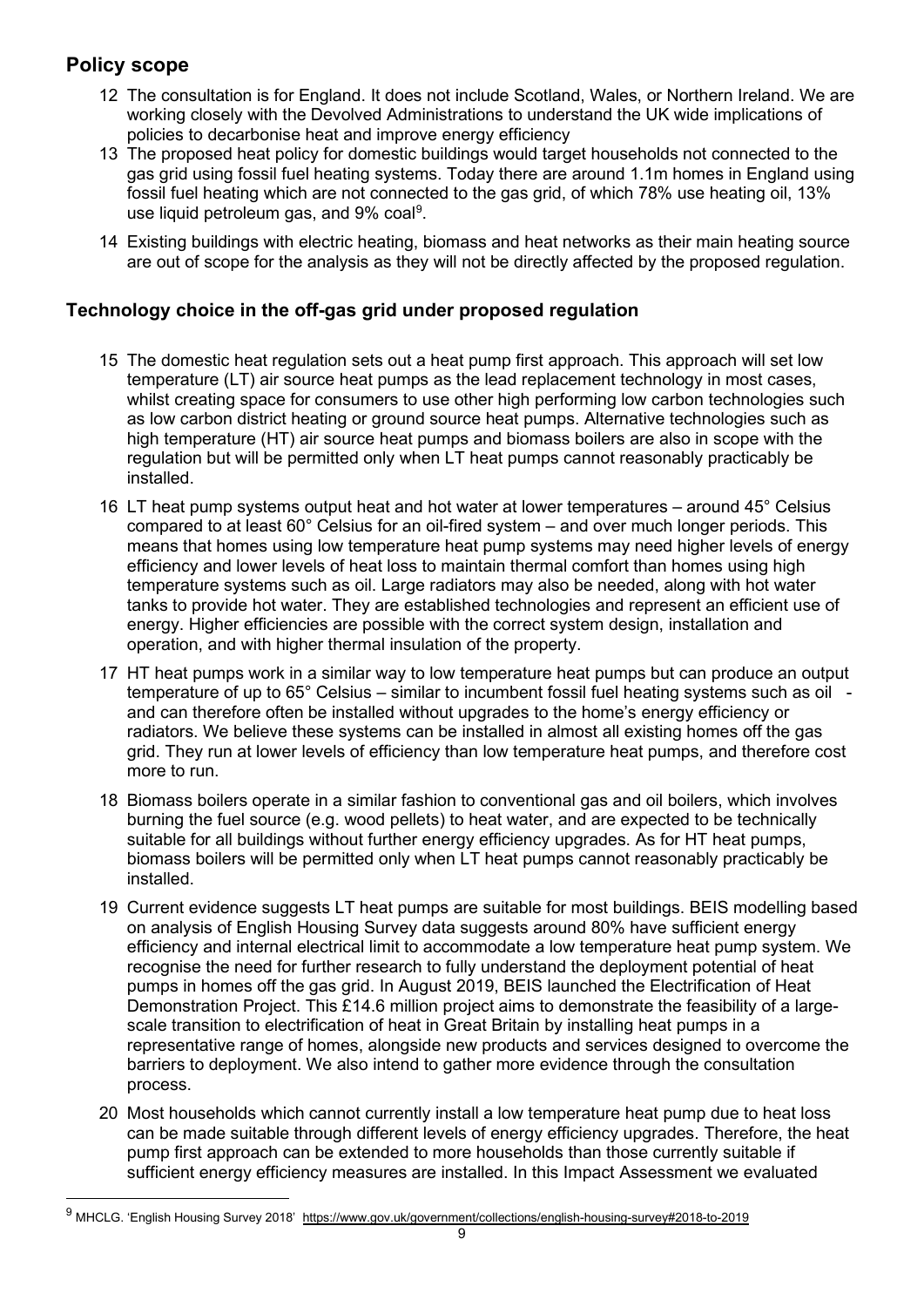three options reflecting different levels of energy efficiency upgrades required to accommodate LT heat pumps.

- 21 In this Impact Assessment we distinguish between minor and major energy efficiency upgrades. Minor energy efficiency upgrades are generally cheaper and can be installed quickly: they include measures such as draught-proofing, cavity wall insulation, floor and loft insulation. Major energy efficiency upgrades are instead associated with higher costs and disruption and include measures such as solid wall insulation and double/secondary glazing.
- 22 Households which cannot reasonably practicably install a low temperature heat pump will have a choice of high performing, commercially available alternative heating technologies which are consistent with net zero emissions, offer a secure and affordable fuel supply to consumers, and are consistent with air quality and sustainability objectives. Based on evidence of system performance and deployment potential high temperature (HT) heat pumps and solid biomass would currently be consistent with these principles and represent viable choices for all homes affected by the regulation. Alternative heating technologies allowed under the regulations will need to meet the same standards of performance and characteristics of high temperature heat pumps and solid biomass systems.

### **Outline of Policy Options**

23 The option scenarios in the impact assessment are compared against the do-nothing scenario:

**Option 0: Do-nothing.** Under the counterfactual existing oil, LPG and coal heating systems will continue during the appraisal period to be replaced by the same systems at the end of life, assumed to be once every 15 years.

**Option 1.** End installations of fossil fuel heating systems in off gas grid domestic buildings from 2026 with a LT heat pump first approach, and a possible end to the use of fossil fuel heating in the sector by the late-2030s. Households are not required to upgrade their properties to accommodate for LT heat pumps.

**Option 2 (preferred option):** End installations of fossil fuel heating systems in off gas grid domestic buildings from 2026 with a LT heat pump first approach, and a possible end to the use of fossil fuel heating in the sector by the late-2030s. Households are required to undertake minor upgrades to their properties where needed to accommodate for LT heat pumps.

**Option 3:** End installations of fossil fuel heating systems in off gas grid domestic buildings from 2026 with a LT heat pump first approach, and a possible end to the use of fossil fuel heating in the sector by the late-2030s. Households are required to undertake major upgrades to their properties where needed to accommodate for LT heat pumps.

### **Analytical approach**

- 24 The IA presents the evidence of the impacts of the proposals for households, the business sector (private landlords), and the wider society. It follows the principle of the Green Book guidance in identifying the key direct costs and benefits for these groups. The changes are compared against a counterfactual scenario and are then monetised using standard Green Book appraisal values. Social net present values (SNPV) are derived by comparing the aggregate costs and benefits which are discounted by the social discount rate. Equivalent Annual Net Direct Cost to Business are also calculated for the business sector. Assumptions are varied to produce sensitivity analysis to show the sensitivity of SNPV with respect to changes in the assumptions used.
- 25 A cost benefit approach is limited in assessing non-marginal change, such as the creation of markets and accelerated innovation, which are among the objectives of the proposal. As such, the IA is supplemented by a qualitative discussion on wider impacts which sets out the evidence that are relevant to wider strategic considerations. The calculated SNPVs are therefore not intended to be viewed in isolation but should be assessed in combination with strategic considerations.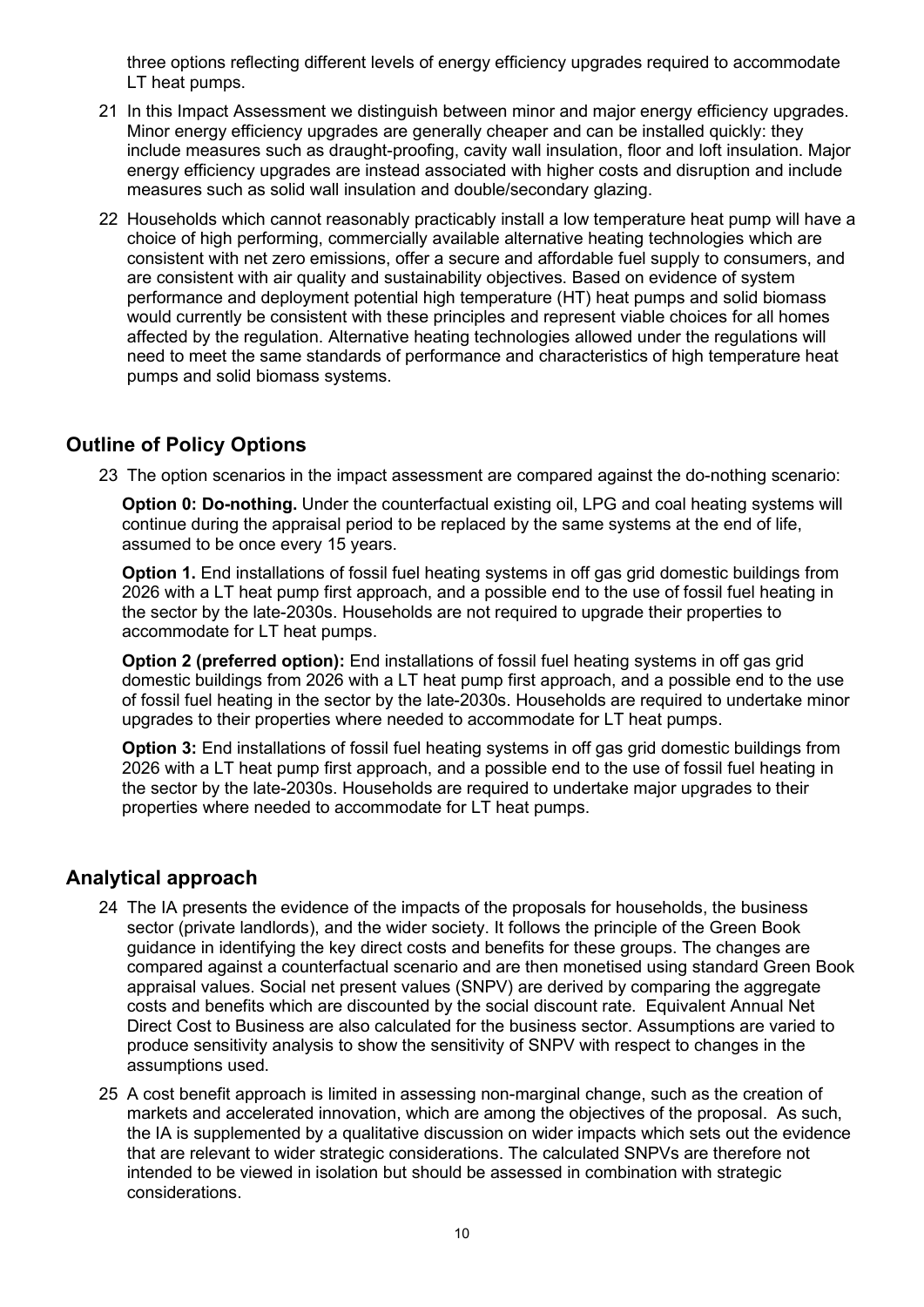26 The analysis for domestic regulation is appraised over the timeframe between 2026, the regulation start date, and 2045 when low-carbon heating appliances installed in 2026 are assumed to have reached the end of their lifetime. We are therefore capturing costs and benefits of a single replacement cycle of the heating systems.

#### **Monetised costs and benefits**

- 27 This section explains the key costs and benefits considered in the quantitative analysis.
- **Additional upfront capital costs**: this is the total additional upfront costs of the purchase and installation of low carbon heating technologies (excluding VAT), compared to the purchase and installation costs of the counterfactual heating system across the off gas grid sector. This includes additional ancillary costs such as new radiators for LT heat pumps. Evidence suggests that deployment and R&D could bring down the total capital cost of heat pumps, including both appliance and installations costs, by around 20% in a mass market scenario<sup>[10](#page-10-0)</sup>, while we assumed the cost of fossil fuel boilers to stay the same. In this impact assessment we assume that the 20% heat pump cost reduction is achieved by 2030. Unanticipated factors such as reduction in manufacturers margins could result in greater cost reduction. In the Risks and uncertainties section we test this assumption via sensitivity analysis. In practice, several businesses believe that significantly higher cost reductions can be achieved significantly faster; government shares this ambition.
- **Net energy savings** Heat pumps are more efficient in producing heat, thus lowering the energy demand required. This is a benefit to the society and is valued using the long-run variable cost of energy supply. Energy efficiency measures taken to bring homes to LT heat pumps standard will also lead to energy savings. HMT Green Book supplementary guidance is used to value the long-run variable costs of energy supply (LRVCs)<sup>11</sup>.
- **Carbon savings** The replacement of fossil fuel will lead to a reduction in carbon emissions in the non-traded sector and to a small increase in the traded sector. These are monetised in accordance with appraisal values in HMT Green Book supplementary guidance.
- **Air quality benefits** –The displacement of fossil fuel will lead to improvement in air quality. Appraisal values from the Department for Environment, Food and Rural (Defra) are used to monetise this benefit<sup>12</sup>. Biomass air quality assumptions can be found in the Annex.
- **Hidden costs:** These include the time taken by households to research potential installations, to liaise with the installer, prepare the property for installation and any oversight, as well as clean-up or redecoration costs associated with the installation. The assumptions used to quantify hidden costs are based on a report by ECOFYS of domestic energy, updated to 2020 prices<sup>13</sup>.
- **Maintenance costs:** this covers the annual costs to maintain the heating system.

### **Non-monetised costs and benefits and strategic considerations**

- 28 There are several non-monetised costs and benefits that are not captured in the cost-benefit analysis, including:
	- **a. Supply chain development** by incentivising additional deployment of low-carbon heat technologies relative to the counterfactual, the regulation will support the development of low-carbon heat supply chains. This will provide certainty to the low carbon heat sector, allowing businesses to align strategies, investment plans and training, and drive forward innovation in technologies and business models. It will also help create green jobs and

<span id="page-10-0"></span><sup>10</sup> https://assets.publishing.service.gov.uk/government/uploads/system/uploads/attachment\_data/file/498962/150113\_Deltaee\_Final\_ASHP\_report\_DECC.pdf

<span id="page-10-1"></span><sup>&</sup>lt;sup>11</sup> Green Book supplementary guidance: [https://www.gov.uk/government/publications/valuation-of-energy-use-and-greenhouse-gas-emissions](https://www.gov.uk/government/publications/valuation-of-energy-use-and-greenhouse-gas-emissions-for-appraisal)[for-appraisal](https://www.gov.uk/government/publications/valuation-of-energy-use-and-greenhouse-gas-emissions-for-appraisal)

<span id="page-10-2"></span><sup>12</sup> https://assets.publishing.service.gov.uk/government/uploads/system/uploads/attachment\_data/file/793632/data-tables-1-19.xlsx Rural activity damage costs for coal is used in appraising the air quality impacts of displacing smokeless fuel. Since smokeless fuel emits lower levels of air pollutants, current estimates of air quality benefits from displacing smokeless fuel is likely to be optimistic. This will be reviewed ahead of the final stage Impact Assessment.

<span id="page-10-3"></span><sup>13</sup> ECOFYS (2009). *The Hidden Costs and Benefits of Domestic Energy Efficiency and Carbon Saving measures*.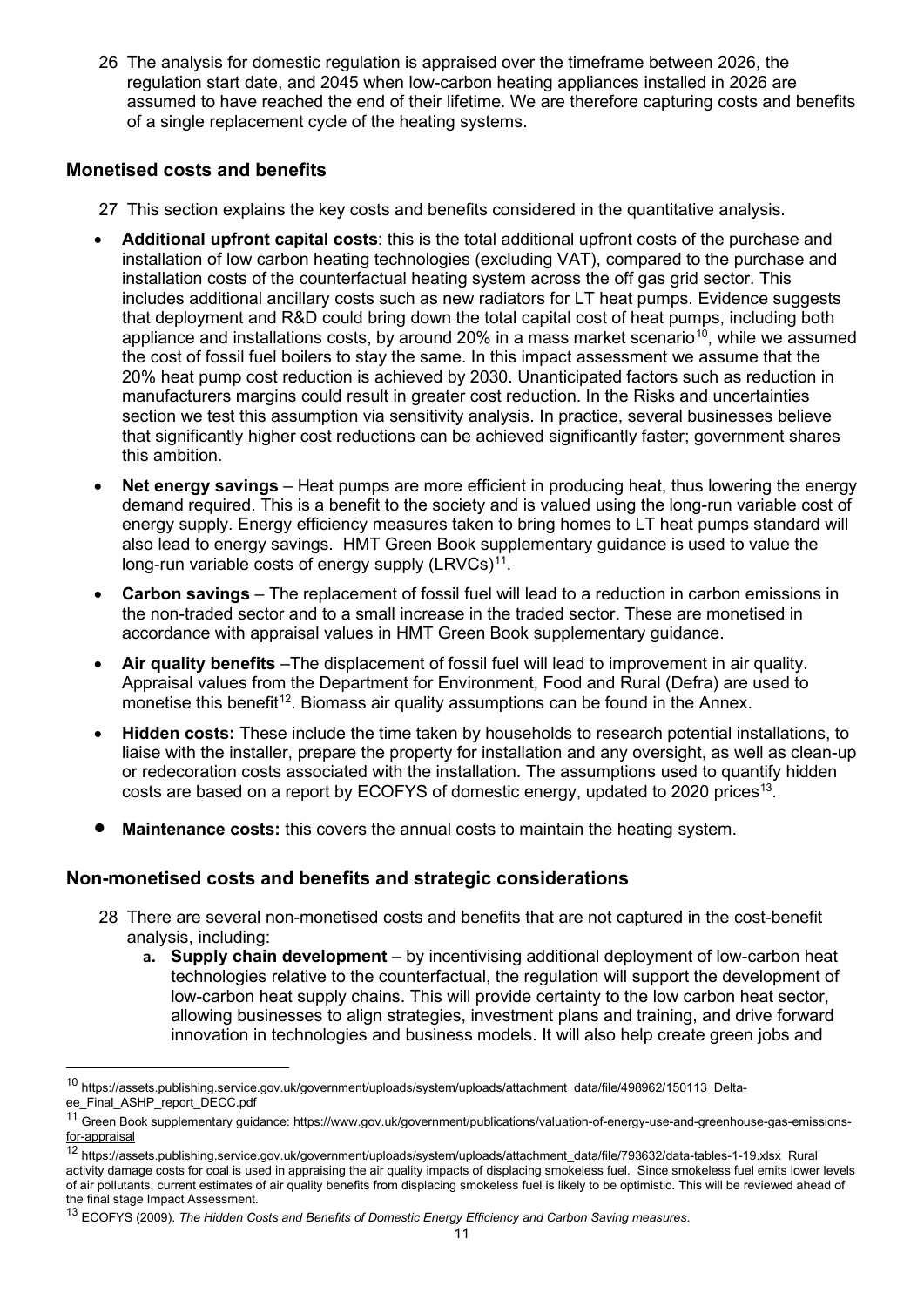create opportunities for UK manufacturers. The development of the supply chain will be the base for the mass roll-out of low-carbon heating in the 2020s and subsequent decades, which will be needed to achieve the government's target of net zero carbon emissions by 2050. If monetised, this would have a positive impact on the SNPV.

- **b. Innovation and cost reductions** BEIS expects that increased deployment of low-carbon heat deployment will reduce costs and possibly increase performance over time, as supply chains develop and barriers that customers currently face are reduced through technologies being deployed successfully. Improved efficiency and cost reduction constitute a benefit also to all the low-carbon heating installations not within the scope of this policy, which have not been quantified. If monetised, they would have a positive impact on the SNPV.
- c. **Reduced scrappage**  Given the expected lifetime of boilers of around 15 years, the later we start to end new installations of fossil fuel systems the greater number of systems we would need to phase-out at a later-date, and before their designed lifetime. This will incur higher level of capital and hassle costs for households and businesses. If monetised, this would have a positive impact on the SNPV.
- **d. Health benefits** switching away from fossil fuels can lead to improved indoor air quality for occupants improving their health. In addition, making energy efficiency improvements ahead of installing a low carbon technology can lead to a warmer home and therefore improve the health of occupants, for example by reducing their risk of cardiovascular and respiratory diseases as a result of warmer internal temperatures. If monetised, this would have a positive impact on the SNPV.
- e. **Grid reinforcement** electrification of heat increases the demand for electricity, potentially increasing the amount of electricity grid reinforcement needed (as well as costs and disruption associated with it). If monetised, this would have a negative impact on the SNPV. However, the increased certainty offered by regulation will help Distribution Network Operators to plan and deliver the extra capacity required more cost-effectively to accommodate an uptake of electric heating

## **Modelling approach and results**

#### **Modelling assumptions**

- 29 The modelling analysis uses assumptions which draws on the evidence presented in the Annex.
- 30 Households expected to have clean heating systems installed between now and 2026 are excluded from the counterfactual and policy scenarios, as these buildings will not be affected by the proposed heat regulations. It is difficult to quantify the number of households that will fall in that category. As a modelling assumption in this Impact Assessment we have assumed that by 2026 the number of households in-scope for the heat regulations will have reduced by around 10%, as a consequence also of existing and announced policies such as the Renewable Heat Incentive. Different assumptions are tested through sensitivity analysis.
- 31 In the counterfactual we assume that fossil fuel heating systems are installed at a natural replacement rate of once every 15 years; this corresponds to around 50,000, 8,500 and 6,000 oil, LPG and coal<sup>[14](#page-11-0)</sup> systems being replaced every year respectively.
- 32 In the central scenario fossil fuel heating systems are replaced by clean heat systems from 2026 and are assumed to be completely phased out by 2039. This corresponds to a replacement rate of once every 14 years, or around 70,000 low-carbon heating appliances installed every year. The choice of 2039 is a purely a modelling assumption; in the consultation we are considering whether it is appropriate to end the use of fossil fuel heating in all homes off the gas grid, potentially by the late-2030s. We will update the modelling assumption in future Impact Assessments.

<span id="page-11-0"></span><sup>&</sup>lt;sup>14</sup> These are assumed to be smokeless fuels rather than traditional house coal, following the government's proposal to phase out sales of house coal and wet wood between 2021 and 2023 [https://www.gov.uk/government/news/government-takes-action-to-cut-pollution-from](https://www.gov.uk/government/news/government-takes-action-to-cut-pollution-from-household-burning)[household-burning](https://www.gov.uk/government/news/government-takes-action-to-cut-pollution-from-household-burning)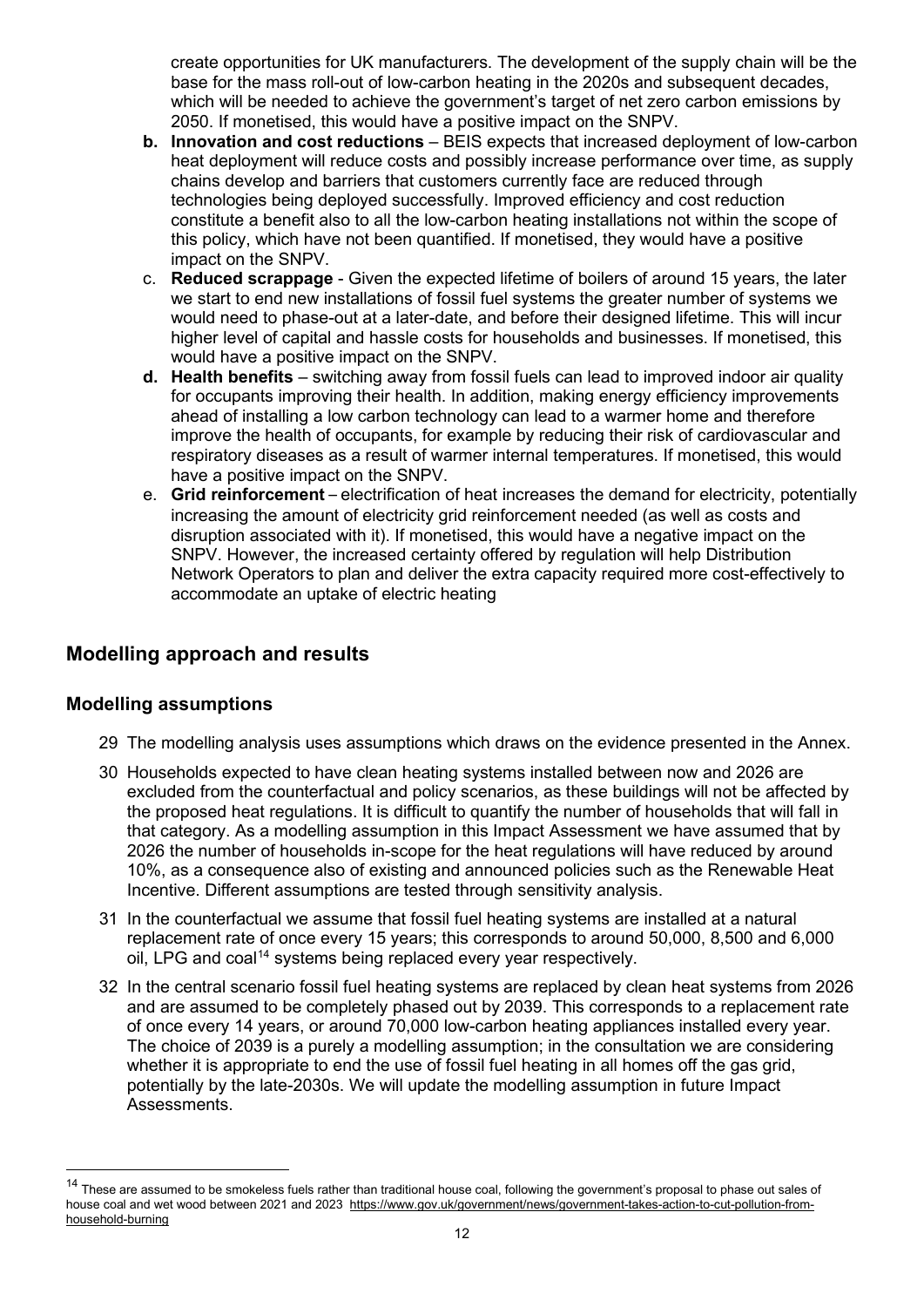- 33 The analysis estimates the aggregate costs and benefits of clean heat installations and energy efficiency measures over the period between 2026 and 2045, compared to the counterfactual scenario. Capital costs for heating systems and fabric measures are pro-rata-ed by their design lifetime to reflect the costs and benefits appropriately. This means that we have calculated the fraction of the capital cost proportionate to the number of years the heating appliances will be used within the appraisal period.
- 34 As described in paragraph 17 the policy takes a heat pump first approach, installing low temperature heat pumps wherever it is practical and reasonable and alternative low-carbon heating technologies otherwise. In this Impact Assessment we modelled the following technologies:
	- o **Low temperature heat pumps:** air-source heat pump (ASHP) and ground source heat pumps (GSHP)<sup>[15](#page-12-0)</sup>.
	- o **Alternative technologies**: high-temperature ASHP[16,](#page-12-1) solid biomass boilers.
- 35 The proportion of households installing low temperature heat pumps depends on the level of energy efficiency upgrades which are required, which varies across the 3 appraisal options:
	- a. Option 1 is expected to lead to the smallest number of households installing LT heat pumps and minimum number of properties undergoing energy efficiency upgrades to accommodate a LT heat pump. Only homes that are technically suitable for a LT heat pumps once the regulations have come into force would be required to install one at the point of boiler replacement.
	- b. Option 3 would lead to higher number of households installing LT heat pumps and a higher level of energy efficiency upgrades in the off-gas grid housing stock, as a direct result of the heat regulations. We assumed that households not already suitable for LT heat pumps will be required to spend £15,000 on average in energy efficiency upgrades to become suitable. This would allow major energy efficiency measures such as solid wall insulations to be in scope with the regulation. Alternative low carbon technologies are therefore limited to a smaller number of 'hard to treat' homes under option 3.
	- c. Option 2, the preferred approach, is expected to lead to some buildings to undergo minor efficiency upgrade to make installation of LT heat pumps viable. We assumed that households will be required to spend up to £2,000 (£1,000 on average) in energy efficiency upgrades to become suitable for LT heat pumps. This would allow only minor energy efficiency measures, such as cavity wall insulations, to be in scope with the regulation.
- 36 We expect some households to deploy energy efficiency measures before having to comply with the regulation. Installation of energy efficiency measures might increase the total number of households technically suitable for a LT heat pump. However, there is significant uncertainty around how many households within the scope of the regulation will have installed energy efficiency measures and on the impact those measures might have. Therefore, as a modelling assumption in all the options presented in this impact assessment, we used current evidence on heat pump suitability without assuming any energy efficiency upgrade at the baseline. This assumption carries the risk of overestimating the policy costs. For the same reason, we are not capturing the impact that energy efficiency upgrades (that are not installed to comply with the regulation) would have on households' heat demand, which would reduce the carbon savings potential.
- 37 In all scenarios we assume no improvement on the efficiency performance of fossil and low carbon technologies. In the sensitivity scenario this assumption is relaxed.

<span id="page-12-0"></span><sup>&</sup>lt;sup>15</sup> Low temperature WSHP is modelled in the same way as GSHP in the analysis.

<span id="page-12-1"></span> $16$  ASHPs are used as the representative heat pump technologies to simplify the analysis.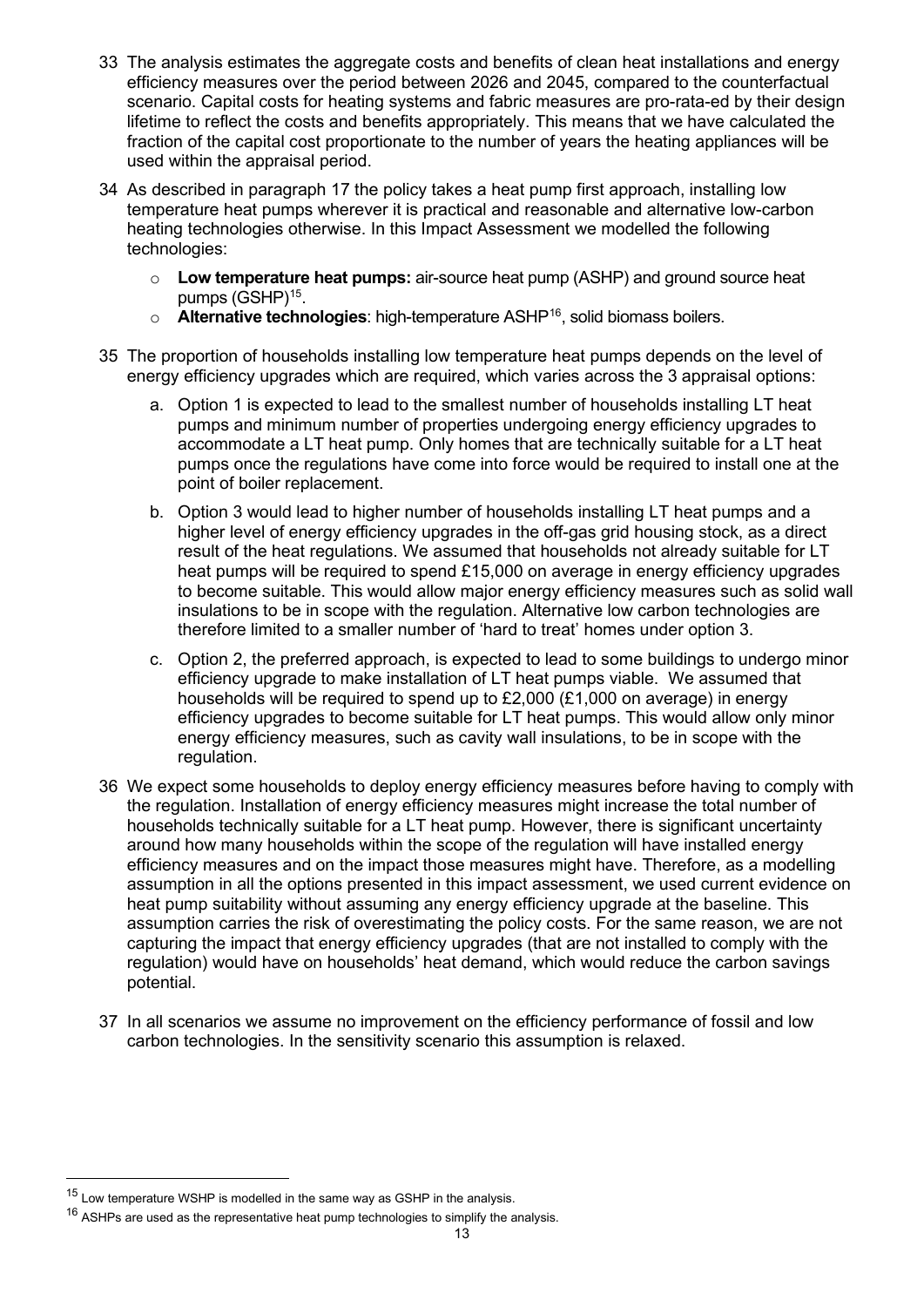38 Table 1 below summarises the key assumptions that differentiate options 1-3 in the modelling.

|                                                                                       | Option 1 - no<br>requirement for<br>energy<br>efficiency<br>upgrades | <b>Option 2</b><br>(preferred<br>option) – minor<br>energy<br>efficiency<br>upgrades to<br>install LT heat<br>pumps | Option 3 - minor<br>and major<br>energy<br>efficiency<br>upgrades to<br>install LT heat<br>pumps |
|---------------------------------------------------------------------------------------|----------------------------------------------------------------------|---------------------------------------------------------------------------------------------------------------------|--------------------------------------------------------------------------------------------------|
| Share of homes installing LT-heat<br>pumps without fabric improvements                | 81%                                                                  | 81%                                                                                                                 | 81%                                                                                              |
| Share of homes upgrading fabric and<br>installing LT heat pumps                       | 0%                                                                   | 4%                                                                                                                  | 15%                                                                                              |
| Total share of homes installing LT<br>heat pumps                                      | 81%                                                                  | 85%                                                                                                                 | 96%                                                                                              |
| <b>Share of homes installing</b><br>alternative low carbon technologies               | 19%                                                                  | 15%                                                                                                                 | 4%                                                                                               |
| Average spend on fabric upgrades                                                      | £0                                                                   | £1,000                                                                                                              | £15,000                                                                                          |
| Technology deployment mix for LT-<br>heat pumps                                       | 90% LT-ASHP, 10% LT-GSHP                                             |                                                                                                                     |                                                                                                  |
| Technology deployment mix for homes<br>installing alternative heating<br>technologies | 50% HT-ASHP, 50% Solid biomass boilers                               |                                                                                                                     |                                                                                                  |

|  | Table 1: Key parameters of modelling scenarios for option 1-3 |  |  |
|--|---------------------------------------------------------------|--|--|
|--|---------------------------------------------------------------|--|--|

- 39 The share of households that are suitable for LT heat pumps without fabric improvements, and the average fabric upgrade costs required to meet minimum heat loss threshold, are informed by heat loss calculation in the National Household Model using the Standard Assessment Procedure.
- 40 We made the modelling assumptions that, amongst those installing LT heat pumps, 90% will install ASHP and 10% GSHP. This assumption is based on market intelligence suggesting that in recent years about 10% of total low-temperature heat pumps installed in the UK were GSHP<sup>[17](#page-13-0)</sup>. However, consumers will have the choice to install the type of LT heat pumps they prefer, so the actual split might be different.
- 41 For homes not installing LT heat pumps, high-temperature ASHP and solid biomass are modelled to reflect the performance of alternative technologies that are also commercially available now. There is a high degree of uncertainty on what the deployment mix for this

<span id="page-13-0"></span><sup>17</sup> BSRIA (2020), 'Heat pumps market analysis'

[https://www.bsria.com/uk/product/rg76mr/world\\_market\\_for\\_heat\\_pumps\\_2020r2019\\_8a707622/](https://www.bsria.com/uk/product/rg76mr/world_market_for_heat_pumps_2020r2019_8a707622/)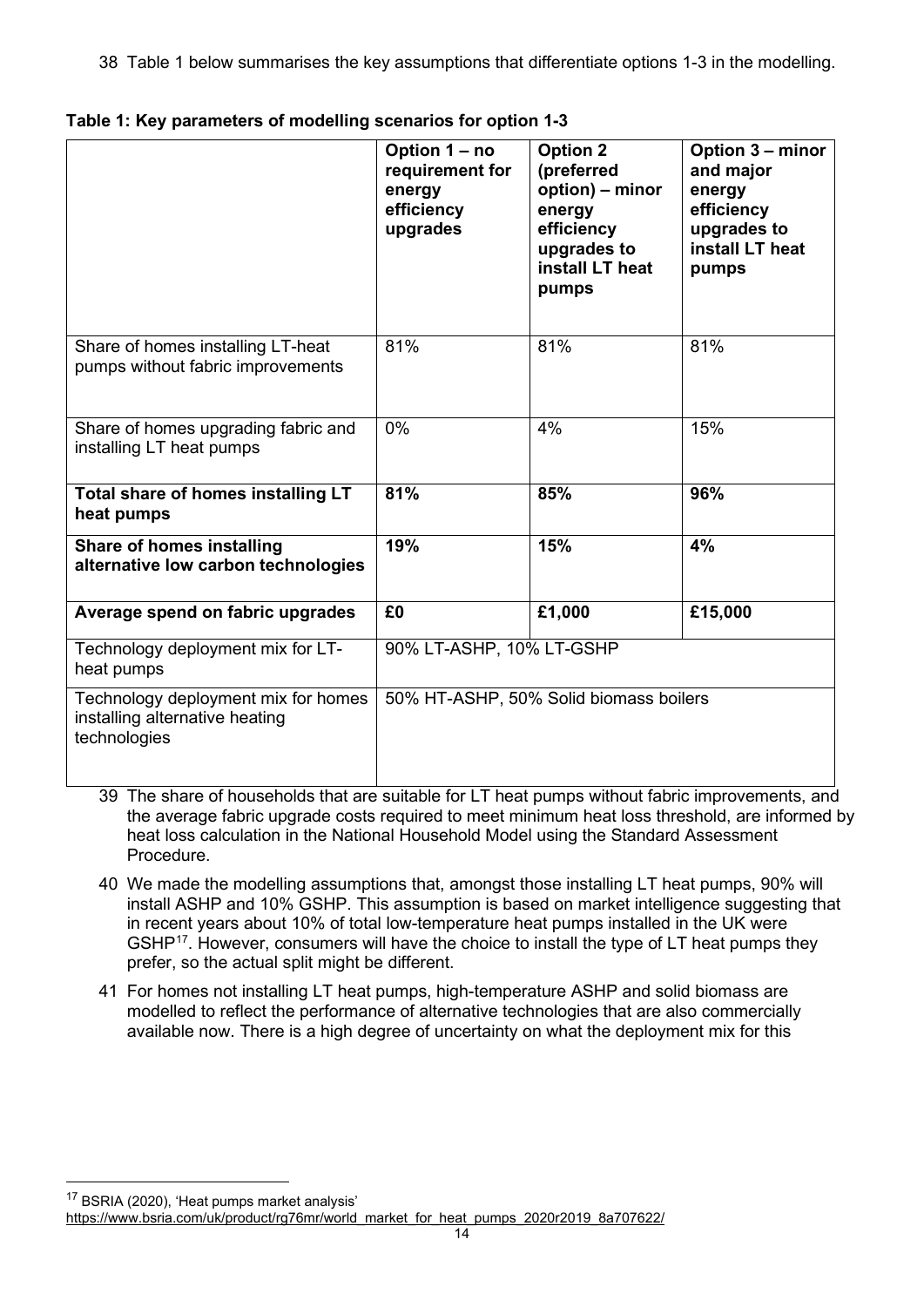category of homes will be. For modelling purposes, in this Impact Assessment we have assumed a 50/50 split between HT heat pumps and biomass boilers

42 Sensitivity tests, including testing the assumption on heat pumps suitability, are discussed in Risks and Uncertainties section.

#### **CBA Results**

43 This section presents the modelled CBA results. Table 2 shows that net benefits are estimated across option 1-3.

#### **Table 2: Quantified costs and benefits for policy options (PV base year 2026, £m, 2020 prices), 2026-2045**

#### **Figures are rounded to nearest £100m.**

|                                                | Option 1 - no<br>requirement for<br>energy efficiency<br>upgrades | Option 2 - preferred<br>option/ central<br>scenario | Option 3 - minor and<br>major energy<br>efficiency upgrades<br>to install LT heat<br>pumps |
|------------------------------------------------|-------------------------------------------------------------------|-----------------------------------------------------|--------------------------------------------------------------------------------------------|
| <b>Social Net Present</b><br>Value (SNPV) (£m) | 11,600                                                            | 12,200                                              | 14,300                                                                                     |
| <b>Quantified Benefits</b><br>$(\text{Em})$    | 16,100                                                            | 16,500                                              | 18,800                                                                                     |
| Carbon savings, non-<br>traded sector          | 13,300                                                            | 13,400                                              | 14,200                                                                                     |
| Energy savings (LRVC)                          | 2,000                                                             | 2,100                                               | 3,100                                                                                      |
| Net air quality<br>benefits <sup>18</sup>      | 800                                                               | 1,000                                               | 1,500                                                                                      |
| <b>Quantified Costs (£m)</b>                   | 4,500                                                             | 4,300                                               | 4,500                                                                                      |
| Capital costs                                  | 3,700                                                             | 3,500                                               | 3,600                                                                                      |
| Hidden costs                                   | 100                                                               | 100                                                 | 200                                                                                        |
| Maintenance costs                              | $\blacksquare$                                                    | $\overline{\phantom{0}}$                            | $\blacksquare$                                                                             |
| Carbon costs, traded<br>sector                 | 700                                                               | 700                                                 | 700                                                                                        |
| <b>CB4 NT savings (Mt)</b>                     | 1.0                                                               | 1.1                                                 | 1.7                                                                                        |
| <b>CB5 NT savings (Mt)</b>                     | 8.4                                                               | 8.5                                                 | 9.8                                                                                        |

<span id="page-14-0"></span> $18$  Counterfactual coal consumption assumed in this IA is higher than industry sales figure presented in Defra's Impact Assessment (2019) [https://assets.publishing.service.gov.uk/government/uploads/system/uploads/attachment\\_data/file/933097/burning-wood-consult-ia.pdf](https://assets.publishing.service.gov.uk/government/uploads/system/uploads/attachment_data/file/933097/burning-wood-consult-ia.pdf) . The counterfactual will be reviewed ahead of the final stage Impact Assessment.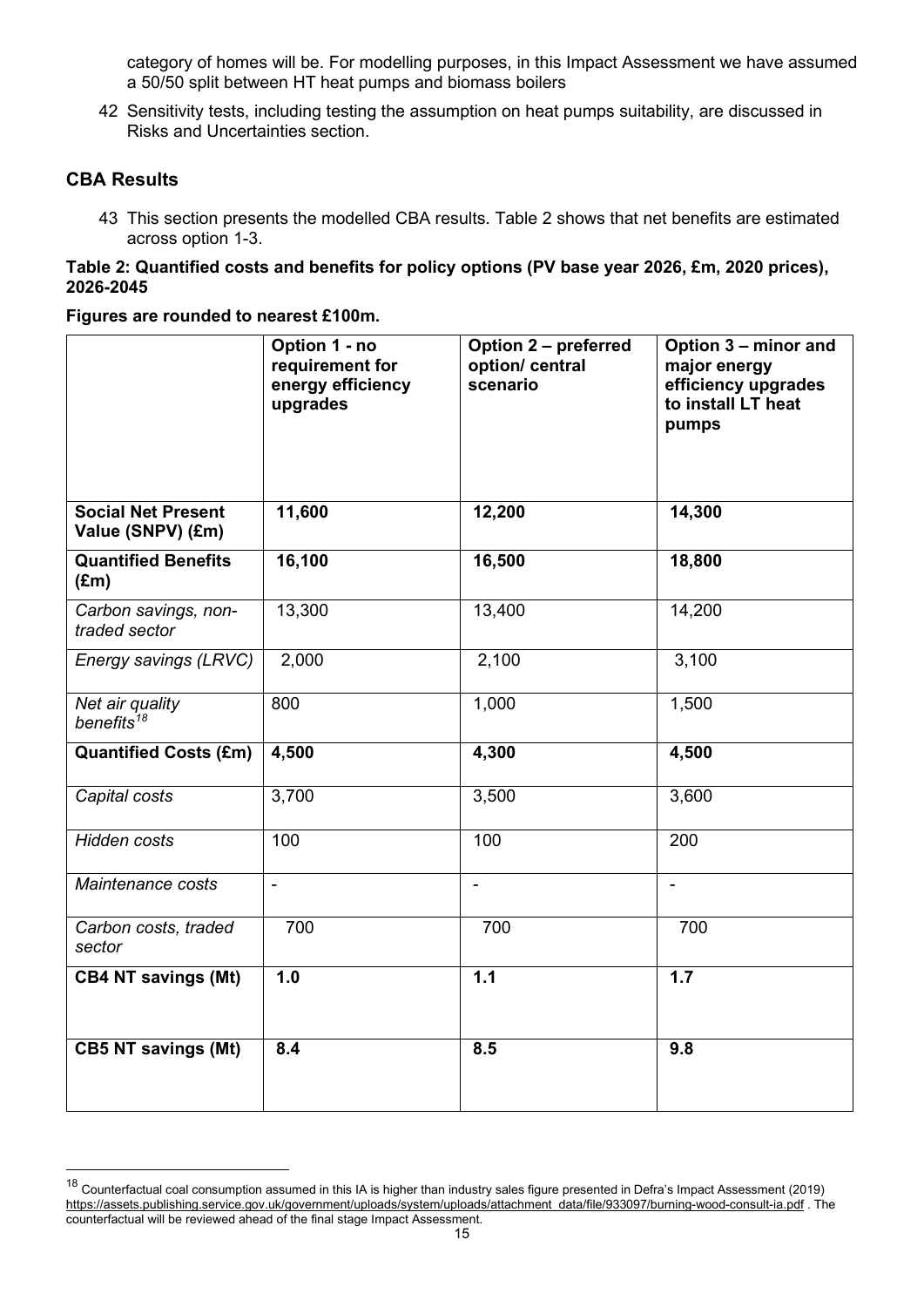|                                                        | Option 1 - no<br>requirement for<br>energy efficiency<br>upgrades | Option 2 - preferred<br>option/ central<br>scenario | Option 3 – minor and<br>major energy<br>efficiency upgrades<br>to install LT heat<br>pumps |
|--------------------------------------------------------|-------------------------------------------------------------------|-----------------------------------------------------|--------------------------------------------------------------------------------------------|
| <b>Lifetime NT Carbon</b><br>savings 2026-2045<br>(Mt) | 63.5                                                              | 63.9                                                | 67.2                                                                                       |
| Lifetime non-traded<br>CCE (£/tCO2e)                   | £27                                                               | £20                                                 | $-E2$                                                                                      |

- 44 Across the options the capital cost of installing heating and energy efficiency measures represents the largest overall cost. The overall upfront costs for clean heat decrease with increasing levels of energy efficiency measures taken to install LT heat pumps. This is because energy efficiency measures reduce the size of the heating system required, and LT heat pumps are on average less expensive than some HT heat pumps and solid biomass. However, the total capital costs under Option 3 is higher than under the other options as the reduction in the capital cost of low-carbon heating appliances is offset by the increase in the capital cost of energy efficiency upgrades. These costs represent the total capital cost required to transition from fossil fuel to low-carbon heating and not what consumers are expected to pay. The Government recognises that further action – including existing and planned measures such as the funded schemes to encourage energy efficiency and the market-based mechanism set out in the Heating Market Mechanism consultation – will be required to support unable to pay households and ensure that the cost to early movers of transitioning to clean heat is fair and proportionate.
- 45 Hidden costs (which include the time cost of researching appropriate upgrades and overseeing installations) represent a smaller proportion of the overall costs and are broadly similar across the options. Maintenance costs are assumed to be the same in the counterfactual and policy scenarios so balance to zero.
- 46 Carbon savings represent the biggest monetised benefit across the options. Savings increase as more energy efficiency measures are installed to accommodate for LT heat pumps, which reduce aggregate fuel consumption across the housing stock. Under Option 3, a higher share of deployment of LT heat pumps also reduce the overall fuel consumption level as they are higher in efficiency performance.
- 47 Monetised air quality benefits and energy savings also represent a significant share of the overall quantified benefits. These also increase as more energy efficiency measures are deployed to accommodate for LT heat pumps. There is a small cost in traded sector emissions across the policy options as a result of the increase in electricity consumption.
- 48 Not all relevant costs and benefits can be quantified in a cost benefit analysis. Other relevant and strategic considerations for the policy are discussed in the earlier Non-monetised costs and benefits and strategic considerations section. Distributional consideration and direct costs to businesses estimate are discussed in the Distributional analysis – domestic and the Equivalent Annualised Net Direct Cost to Business (EANDCB) sections.

### **Risks and uncertainties**

49 The quantified impacts are sensitive to changes in the underlying assumptions. Sensitivities around the lead option (option 2) are conducted on the key factors discussed here.

#### **S1: LT heat pump suitability**

50 BEIS' modelling suggests that around 80% of fossil fuel heated off gas grid homes currently have sufficient energy efficiency and internal electrical requirement to accommodate a low temperature heat pump. This assumption is tested to reflect the uncertainty of households ready to accommodate a LT heat pump. Lower and higher shares of HP suitable homes not requiring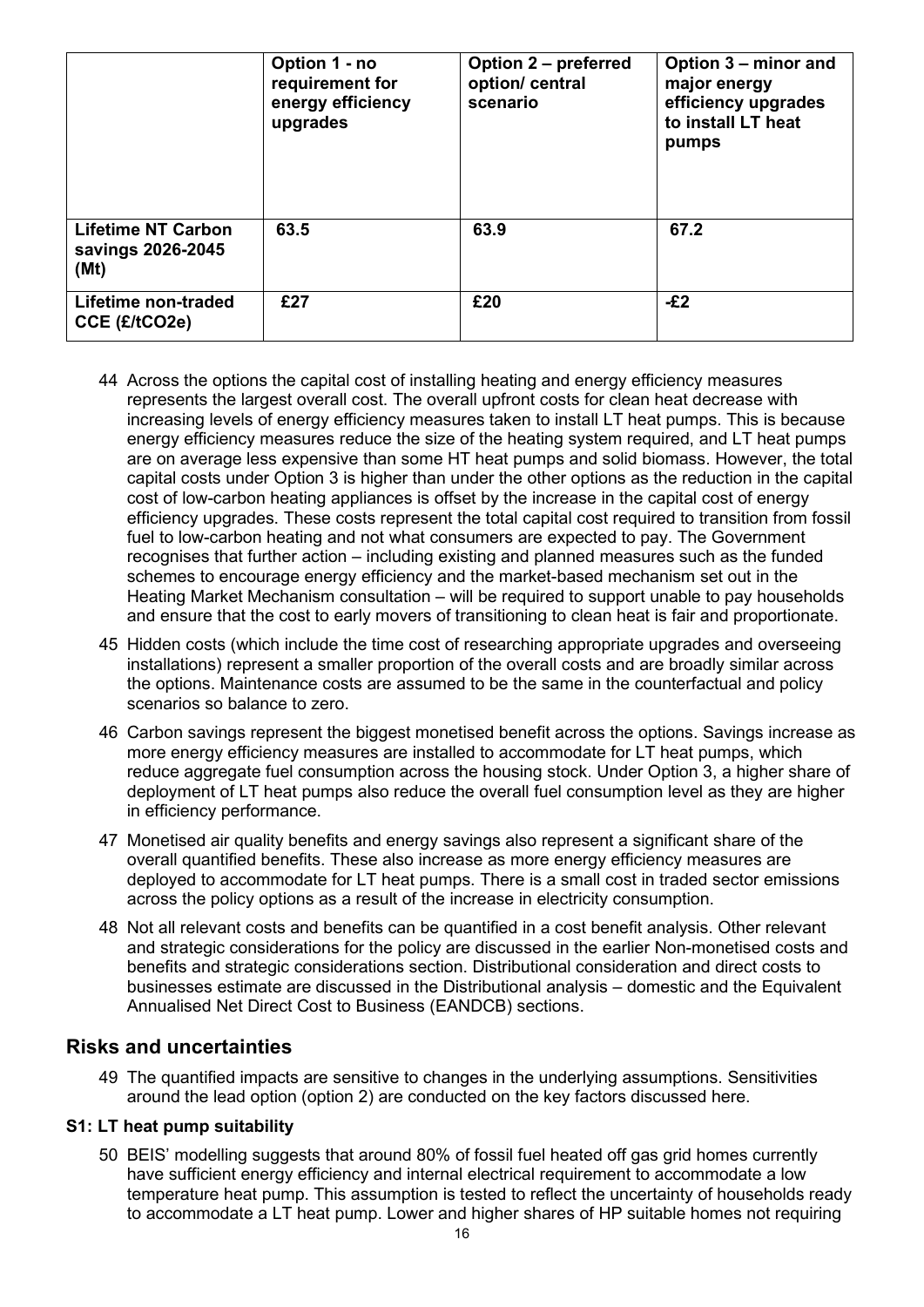fabric upgrades are modelled (70% and 90% respectively). This also reflects the uncertainty with future improvement of energy efficiency performance across the housing stock in England, as a result of current and future policies on energy efficiency.

#### **S2: Future capital cost reduction for heat pumps**

51 Evidence suggests that deployment and R&D could bring down the capital cost of heat pumps by 20% in a mass market scenario<sup>[19](#page-16-0)</sup>, with majority of the reduction associated with nonequipment costs (e.g. labour associated with installation). In the central scenario we assumed this reduction to take place by 2030. In this sensitivity analysis we explore scenarios with 10% and 50% cost reductions by 2030. The higher cost reduction sensitivity assumption is dependent on innovation in the equipment as well as economies of scale benefits in heat pump installations.

#### **S3: Efficiency of clean heating system**

52 The efficiency of low carbon heating systems has an impact on fuel consumption and running costs. They are expected to vary with weather conditions, quality of the building stock, and level of innovation. The low and high end of the assumption range shown in the annex are tested.

#### **S4: Energy prices**

53 The low and high long run variable costs projections, from the HMT Green Book supplementary guidance, $^{\mathrm{20}}$  $^{\mathrm{20}}$  $^{\mathrm{20}}$  are used to test the sensitivity on energy prices, which are inherently hard to project with any certainty.

#### **S5: Carbon values**

54 HMT Green Book supplementary guidance on valuation of energy use and greenhouse gas (GHG) emissions is used to value greenhouse gas savings. To reflect the uncertainty of carbon values, low and high carbon values are tested to assess the impact on the NPV.

#### **S6: Number of buildings directly in-scope under the heat regulations**

- 55 The number of buildings assumed to be within the scope of the proposed regulation is based on EHS survey and reflect 2018 figures. This directly affects the estimated NPV, as the aggregate costs and benefits are a function of the number of homes affected by the regulations.
- 56 We assume that roughly 10% of households within scope of the proposed regulation will have installed a low carbon heating technology by 2026 brought about by other policies. This is highly uncertain, so to reflect this we explore scenarios where 2% and 20% of households within scope install a low carbon technology by 2026.

#### **S7: Counterfactual replacement rate of fossil fuel heating systems**

57 The counterfactual scenario assumes that fossil fuel heating systems are replaced at a rate of once every 15 years. Anecdotal evidence suggests that oil boilers tend to last longer than gas boilers and the design lifetime can be prolonged via repair. To reflect the uncertainty around the counterfactual replacement rate of fossil fuel heating systems, a slower replacement rate of once every 20 years is tested on the impact of NPVs.

#### **S8: Clean heat deployment profile**

58 The central scenario assumes that clean heating systems are installed at a linear rate of around 7% pa between the start of the regulation (2026) and 2039. A backloaded deployment profile is modelled to reflect the uncertainty on behavioural responses to the regulation. The sensitivity scenario assumes that 50% of the clean heat installations in the sector will happen in the 5 years to 2039. Clean heat is deployed at a rate of just below 6% pa between 2026 and 2034, and 10%

<span id="page-16-0"></span><sup>19</sup> [https://assets.publishing.service.gov.uk/government/uploads/system/uploads/attachment\\_data/file/498962/150113\\_Delta](https://assets.publishing.service.gov.uk/government/uploads/system/uploads/attachment_data/file/498962/150113_Delta-ee_Final_ASHP_report_DECC.pdf)[ee\\_Final\\_ASHP\\_report\\_DECC.pdf](https://assets.publishing.service.gov.uk/government/uploads/system/uploads/attachment_data/file/498962/150113_Delta-ee_Final_ASHP_report_DECC.pdf)

<span id="page-16-1"></span><sup>20</sup> https://assets.publishing.service.gov.uk/government/uploads/system/uploads/attachment\_data/file/685903/The\_Green\_Book.pdf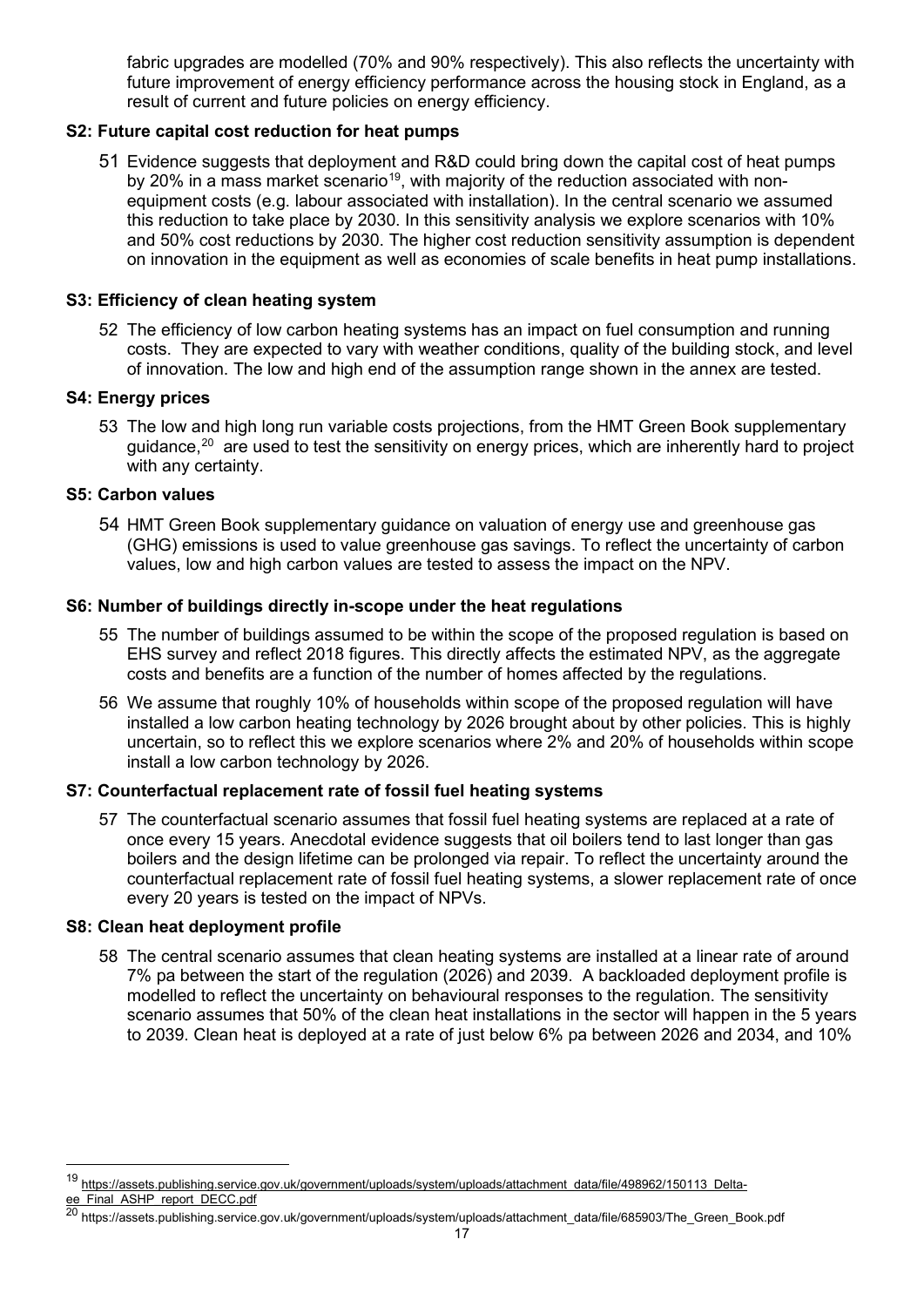pa between 2035 and 2039. This is by assumption as there is very little evidence on the likely behavioural response, which is likely to be complicated with different incentives.

**Table 3: Sensitivity tests results (rounded to nearest £100m), PV base year 2026, 2020 prices**

|                                                              | SNPV (£m) | <b>CB4 Non-</b><br>traded sector<br>savings (Mt) | <b>CB5 Non-</b><br>traded sector<br>savings (Mt) |
|--------------------------------------------------------------|-----------|--------------------------------------------------|--------------------------------------------------|
| Central scenario on option 2                                 | £12,200   | 1.1                                              | 8.5                                              |
| S1: LT heat pump suitability - lower<br>share (70%)          | £12,100   | 1.1                                              | 8.7                                              |
| S1: LT heat pump suitability - higher<br>share (90%)         | £12,200   | 1.0                                              | 8.3                                              |
| S2: Future capital cost reduction for<br>heat pumps - lower  | £11,600   | 1.1                                              | 8.5                                              |
| S2: Future capital cost reduction for<br>heat pumps - higher | £14,100   | 1.1                                              | 8.5                                              |
| S3: Efficiency of clean heating system<br>- lower            | £11,200   | 1.1                                              | 8.5                                              |
| S3: Efficiency of clean heating system<br>higher             | £12,900   | 1.1                                              | 8.5                                              |
| S4: Energy (LRVC) prices - lower                             | £9,600    | 1.1                                              | 8.5                                              |
| S4: Energy (LRVC) prices - higher                            | £13,100   | 1.1                                              | 8.5                                              |
| S5: Carbon values- lower                                     | £5,800    | 1.1                                              | 8.5                                              |
| S5: Carbon values- higher                                    | £18,500   | 1.1                                              | 8.5                                              |
| S6: Housing stock in scope - lower                           | £10,600   | 0.9                                              | 7.5                                              |
| S6: Housing stock in scope - higher                          | £13,000   | 1.2                                              | 9.2                                              |
| S7: Counterfactual fossil fuel<br>replacement rate - slower  | £11,200   | 1.1                                              | 8.5                                              |
| S8: Backloaded clean heat<br>deployment                      | £11,700   | 0.8                                              | 6.7                                              |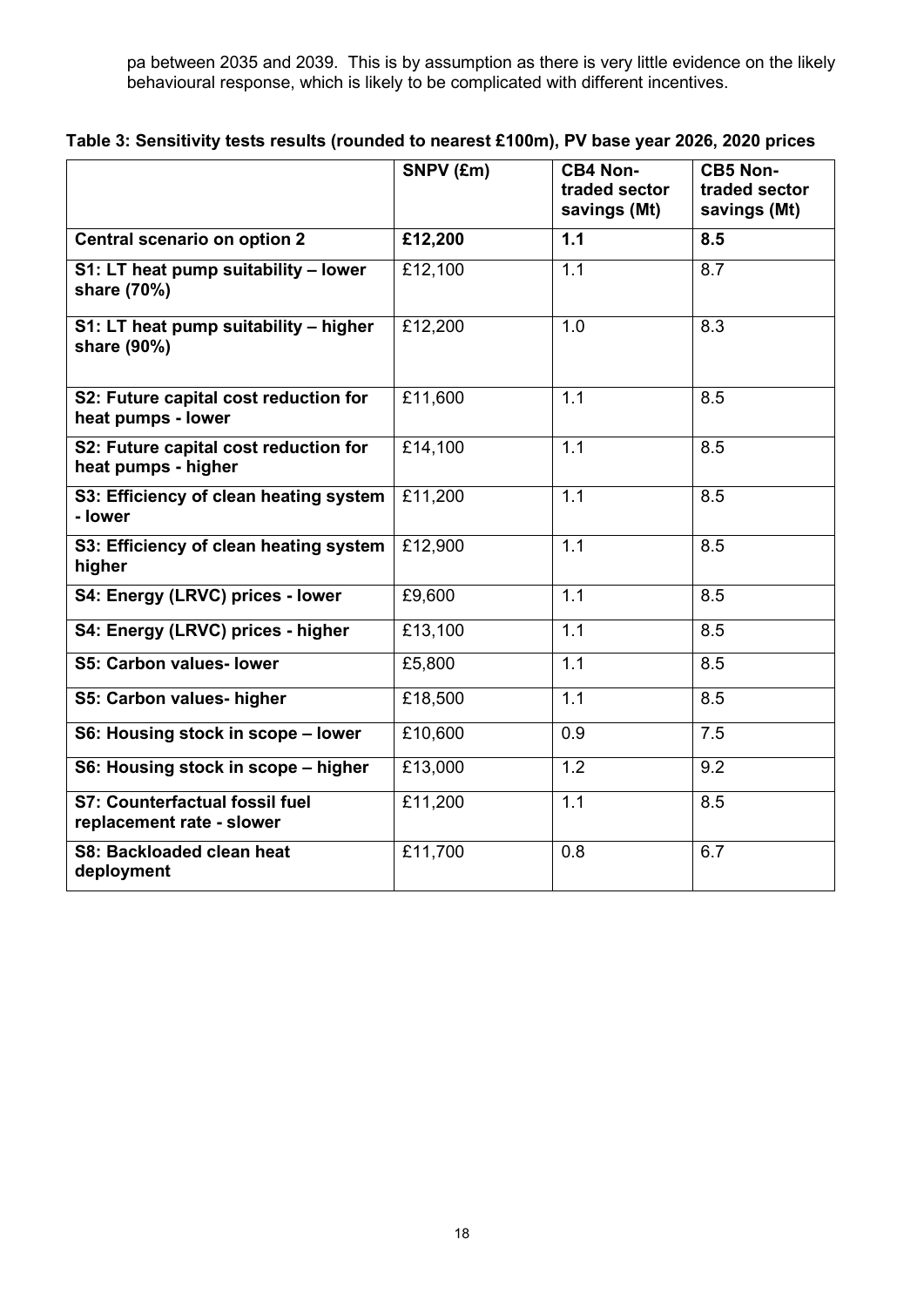

- 59 The SNPVs are positive showing that in all sensitivity scenarios, the policy impacts lead to a monetised net benefit. Of the sensitivity scenarios conducted, the uncertainty on carbon values , future capital cost reduction for heat pumps and energy prices have the biggest impact on SNPVs.
- 60 Uncertainty on the lower energy prices, carbon values, efficiency of the low carbon heating systems and counterfactual fossil fuel replacement rate have the biggest negative impact on the estimated SNPV. A slower natural replacement rate of fossil systems in the counterfactual means lower capital costs in the counterfactual and therefore a decrease in the SNPV of the policy.
- 61 Changes to the number of households in scope with the regulation, as shown in sensitivity S6, have a moderate impact on the SNPVs, resulting from the lower/higher overall net benefits associated to the installations of less/more low-carbon heating systems.
- 62 The SNPV estimate is less sensitive to the uncertainty on the share of homes readily suitable for LT-ASHP and LT-GSHP without fabric upgrades. A higher share of homes suitable to LT-ASHP and LT-GSHP with no energy efficiency upgrades required reduces the capital costs of the heating systems being installed as LT-ASHP, which are expected to be deployed in 90% of homes that do not require energy efficiency upgrades, are typically cheaper than alternative low carbon technologies. However, homes already suitable to LT-ASHP and LT-GSHP tend to have a lower heat demand, which reduces the carbon emissions and LRVC benefits when they are decarbonised.
- 63 Realising the benefits will require a degree of enforcement to ensure compliance. The exact nature of this will be shaped by the final design of the policy and the legislative vehicles used to deliver it. The use of the Building Regulations to implement this policy would place responsibility on those carrying out the work, for example, agents, designers, builders, installers, and the building owner. Local authorities have a duty to enforce the Building Regulations and can take formal action in line with Sections 35 and 36 of the Building Act. Alternatively, the creation of new powers to deliver this policy, if required, may necessitate the development of compliance measures separate to those used in the Building Regulations.
- 64 One potential unintended consequence resulting from the policy could be a surge of new installations of fossil boilers ahead of the regulation. A possible end date in the use of fossil fuel heating by the late-2030s could minimise the impacts of system lock-in of fossil systems. This will avoid the risk that consumers continuously repair old, inefficient, and potentially unsafe fossil heating systems to delay the installation of clean heat. In the consultation we are consulting on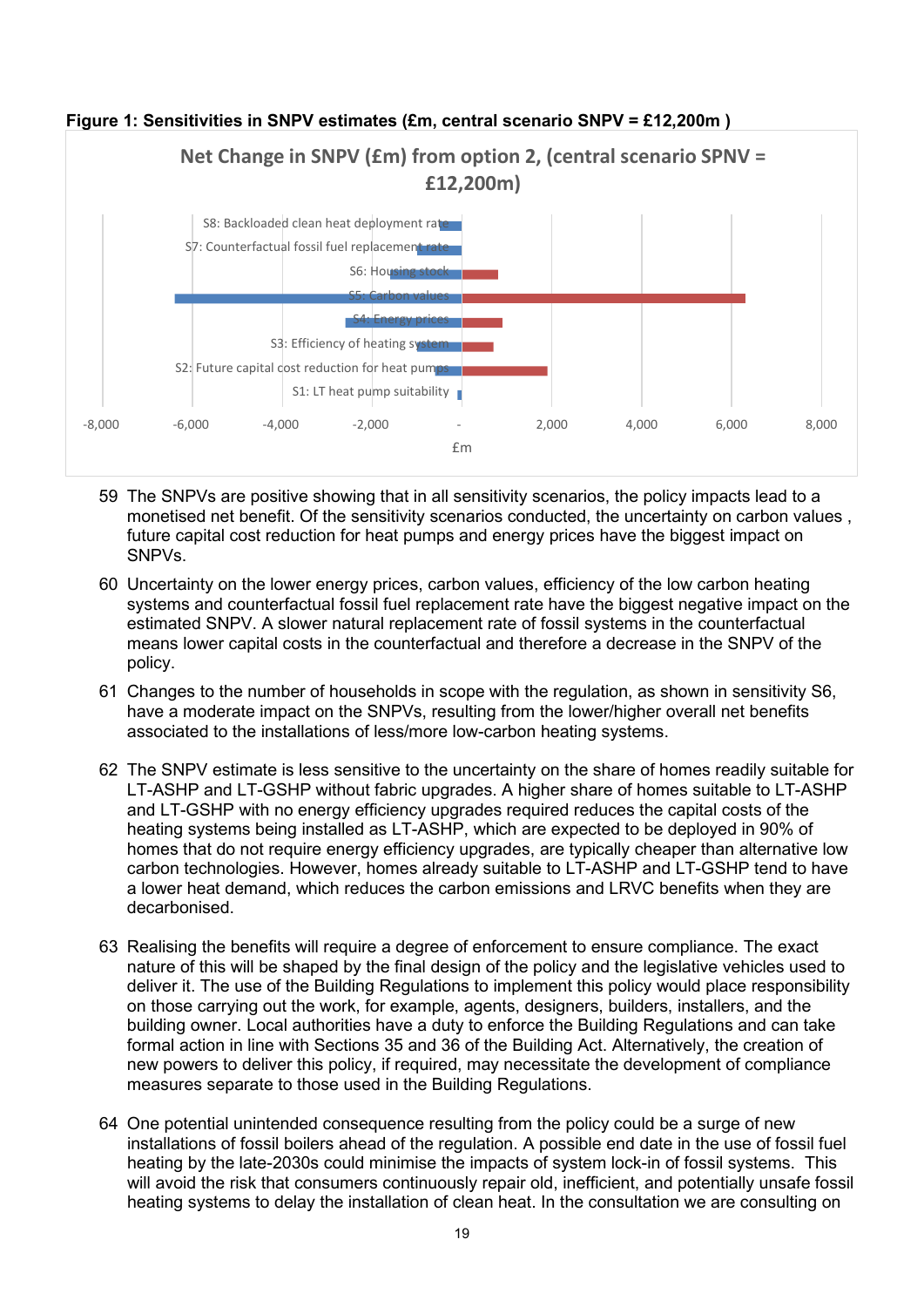views for other measures government could introduce to accelerate deployment of clean heat in homes off the gas grid ahead of the late-2030s.

- 65 The backloaded clean heat deployment scenario described in paragraph 58 attempts to capture the uncertainty with respect to consumer behaviour. A backloaded deployment profile leads to a reduction in the estimates of CB4/5 savings and lifetime carbon savings, and a slightly increase in the estimated SNPV (caused by a slight reduction in capital costs which more than offset the reduction in carbon benefits). We note that the capital costs in the sensitivity scenario are likely to be underestimated as current modelling does not fully capture the additional costs associated with a slower replacement rate in the early regulatory years. This includes any repair costs to prolong lifetime of existing fossil boilers, and the additional capital costs resulting from a surge of new installations of fossil boilers ahead of the regulation.
- 66 In terms of risks of supply chain readiness, the industry have said that there is sufficient training capacity to meet expected levels of demand through new installers entering the sector, and re-training and upskilling of existing heating installers - with 30,000 new installers expected to be trained by 2028 as the number of heat pumps installations increases rapidly. The Government is facilitating new entrants into the market through the new construction T-Levels and the Apprenticeship Levy Programme, which is led by the Department for Education. Industry has given us assurances that gas and oil boiler engineers are likely to re-train as demand grows, and we have tested this through a sector wide skills survey and installer skills research project, with over 70% of existing fossil-fuelled boiler installers willing to re-train in response to  $d$  demand<sup>21</sup>. The Market Mechanism is also expected to scale up the market for heat pumps ahead of off gas grid regulation.
- 67 Supplementary guidance to the Green Book on valuing energy use and greenhouse gas emissions<sup>[22](#page-19-1)</sup> suggests that when capital is tied up in a specific project, alternative profitable use of such capital is ruled out and there is a foregone social benefit. The opportunity cost of capital where private funds are used to achieve social aims vary and is subject to final policy design. At this stage this has not been monetised and this will be reviewed ahead of the final Impact Assessment.

### **Distributional analysis – domestic**

#### **Impact on fuel poverty targets for England**

- 68 14.4% of households off the gas grid (excluding those with direct electric as main heating systems) are in fuel poverty in 2019<sup>23</sup>, compared to 12.7% using mains gas<sup>24</sup>.
- 69 The cost of electricity is relatively higher than fossil fuel heating sources in the UK. In poorly insulated buildings, this has the potential to raise affordability issues for consumers and discourage households looking to decarbonise their heating source. The Government is committed to ensuring the costs of decarbonising the energy system are fair and affordable for all energy users. We are considering both the benefits and the costs of different pathways holistically across Government and we remain committed to working with industry and consumers to keep costs down and identify how costs can be allocated in a way that incentivises user behaviour that drives decarbonisation. The Government is also encouraging installation of energy efficiency measures alongside heat pump technologies to reduce demand for heat and

<span id="page-19-0"></span> $^{21}$  Heating systems in off gas grid areas: installers' experiences and attitudes towards low carbon heating, BEIS (2021),

https://www.gov.uk/government/publications/heating-systems-in-off-gas-grid-areas-installers-experiences-and-attitudes-towards-low-carbonheating

<span id="page-19-1"></span><sup>22</sup> Available at: https://www.gov.uk/government/publications/valuation-of-energy-use-and-greenhouse-gas-emissions-for-appraisal

<span id="page-19-2"></span><sup>&</sup>lt;sup>23</sup> A household is considered to be fuel poor if: 1- They are living in a property with a fuel poverty energy efficiency rating of band D or below and 2- When they spend the required amount to heat their home, they are left with a residual income below the official poverty line.

<span id="page-19-3"></span><sup>&</sup>lt;sup>24</sup> BEIS analysis of Fuel Poverty Statistics England 2021 (2019 data) https://www.gov.uk/government/statistics/fuel-poverty-detailed-tables-2021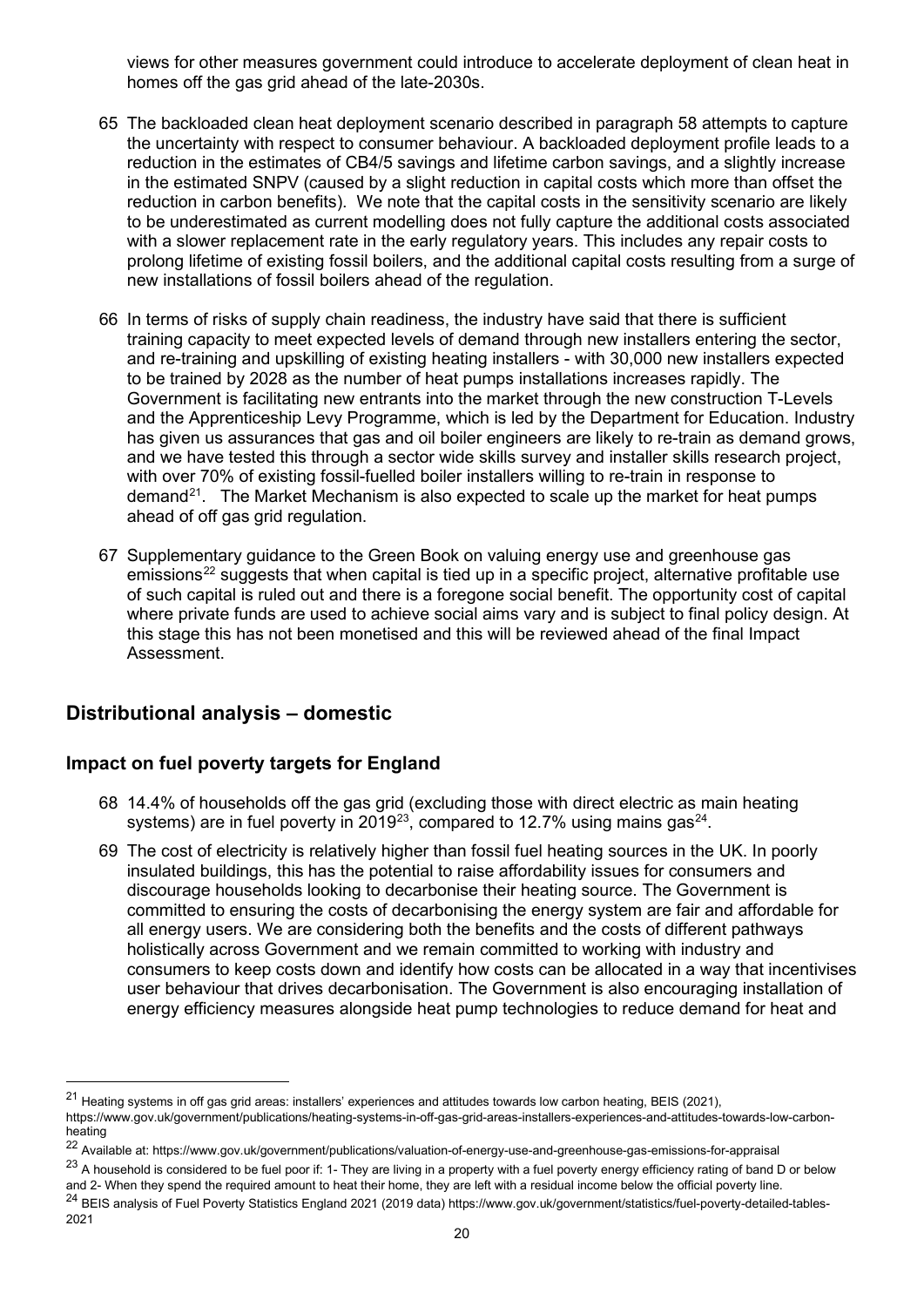offset potential higher running costs and is providing support for this through the Energy Company Obligation.

#### **Impacts on households in rural vs urban areas**

70 98% of fossil fuel heated households are estimated to be in rural areas<sup>25</sup>. As such the policy is expected to affect households in rural areas more than those in urban areas. The Government will consider what additional support households transitioning to clean heat may need following the conclusion of HM Treasury's review into funding the transition to a net zero emissions economy.

#### **Table 4: Share of households using oil, LPG or coal heating systems in buildings[26](#page-20-1)**

|                                    | Share of households using oil, LPG or coal<br>heating systems in buildings |
|------------------------------------|----------------------------------------------------------------------------|
| <b>City centre, Urban</b>          | 2%                                                                         |
| Rural, suburban and village centre | 98%                                                                        |

## **Equality impacts**

- 71 In line with the government's guidance on the Equality Duty, this section presents the analysis on how different groups of people may be affected by the policy. The guideline includes the following characteristics of social groups:
	- Age
	- **Disability**
	- Gender reassignment
	- Marriage or civil partnership
	- Pregnancy and maternity
	- Race including ethnic or national origins
	- Religion or belief
	- Sex
	- Sexual orientation
- 72 Equality analysis of this policy is limited to those characteristics captured by the English Housing Survey. These are age (Table 5), ethnic minorities (Table 6), and disabilities (Table 7). The tables show that fossil fuel heated off gas grid households are more likely to be older and from a white ethnicity background. Fossil fuel heated off gas grid households are slightly more likely to have a household member with a long-term illness or disability. However, as previously noted, the Government will consider what additional support households transitioning to clean heat may need following the conclusion of HM Treasury's review into funding the transition to a net zero emissions economy.

#### **Table 5: Percent of the stock by age of household reference person**

| Age of<br>household<br>reference<br>person   | $16 - 24$ | 25-34 | $35 - 44$ | 45-54 | 55-64 | 65 or over |
|----------------------------------------------|-----------|-------|-----------|-------|-------|------------|
| <b>Fossil fuel</b><br>heated off<br>gas grid | $1\%$     | 3%    | 10%       | 20%   | 20%   | 46%        |
| All                                          | 3%        | 14%   | 17%       | 20%   | 17%   | 29%        |

<span id="page-20-1"></span><span id="page-20-0"></span><sup>&</sup>lt;sup>25</sup> Analysis of English Household survey Ministry of Housing, Communities & Local Government ( 2018 ).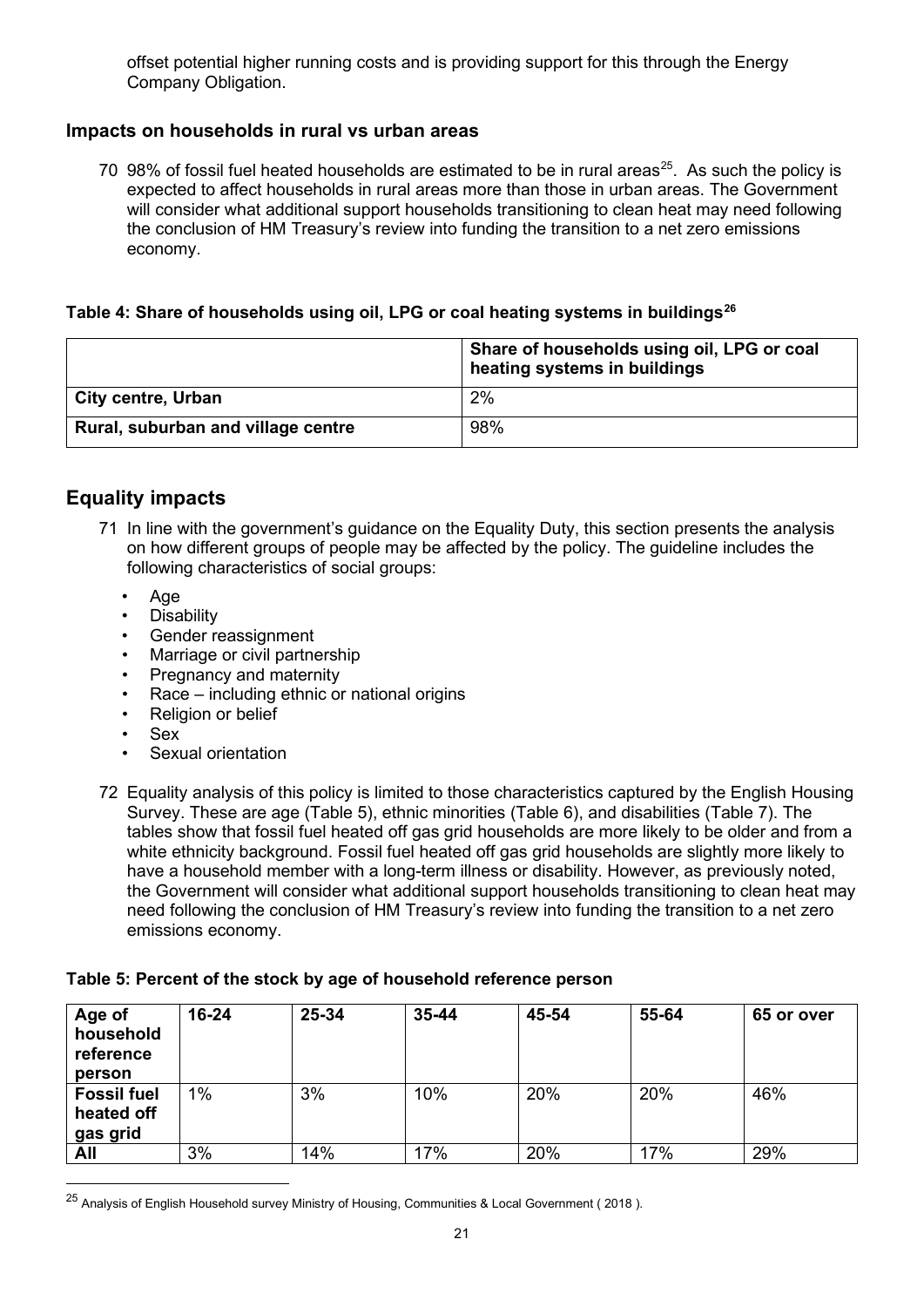#### **Table 6: Percent of the stock by ethnicity of household reference person**

|                                           | White | <b>Others</b> |
|-------------------------------------------|-------|---------------|
| <b>Fossil fuel heated off</b><br>gas grid | 99%   | 1%            |
| All                                       | 88%   | 12%           |

#### **Table 7: Percentage of the stock by whether a member of the household has a long-term illness or disability**

|                                 | Yes | <b>No</b>  |
|---------------------------------|-----|------------|
| Fossil fuel heated off gas grid | 39% | <b>61%</b> |
| All                             | 37% | 63%        |

73 Due to the nature of the policy, we do not expect this policy to negatively affect groups with protected characteristics. During the course of consultation, we will continue to explore the possible impacts of the proposed policy on the protected characteristics groups.

## **Equivalent Annualised Net Direct Cost to Business (EANDCB)**

74 This section considers the direct costs to assess the net regulatory impact to businesses. For the analysis we have assumed that landlords in the private rented sectors are businesses but not social landlords. The type of businesses directly affected by the proposed regulation are installers and private landlords. Direct benefits have not been quantified.

#### **Direct costs to landlords in the PRS sector**

- 75 The majority of PRS properties are owned by landlords owning fewer than 5 properties. All landlords are assumed to be small or micro businesses. The direct costs to landlords that are being monetised for the EANDCB analysis are:
	- Capital costs of installations
	- VAT (at  $5\%$ )
	- Familiarization costs One hour of familiarisation time is assumed to be required for each landlord to understand the heat Regulations $27$
	- Hidden costs the additional time cost taken to install the measures by landlords<sup>[28.](#page-21-1)</sup>
	- Operating costs, excluding fuel

Opportunity cost of finance for landlords have not been included at this stage and this will be reviewed ahead of the final stage Impact Assessment.

76 The Department for Business, Energy and Industrial Strategy's Impact Assessment Calculator<sup>[29](#page-21-2)</sup> has been used to generate the headline ENADCB metrics below for policy options 1-3, alongside with the estimated Business Impact Target score. The direct costs to business are the sum of the costs over the appraisal period of the policy (20 years).

<span id="page-21-0"></span> $^{27}$  The Department for Transport's estimation of the value of free time, at £6.18/hr, is used to monetise the time costs.

<span id="page-21-1"></span><sup>&</sup>lt;sup>28</sup> The hidden costs of installing measures are drawn from ECOFYS (2009) "The hidden costs and benefits of domestic energy efficiency and carbon saving measures"

[http://webarchive.nationalarchives.gov.uk/20111011153039/http://www.decc.gov.uk/assets/decc/what%20we%20do/supporting%20consumers/](http://webarchive.nationalarchives.gov.uk/20111011153039/http:/www.decc.gov.uk/assets/decc/what%20we%20do/supporting%20consumers/saving_energy/analysis/1_20100111103046_e_@@_ecofyshiddencostandbenefitsdefrafinaldec2009.pdf) [saving\\_energy/analysis/1\\_20100111103046\\_e\\_@@\\_ecofyshiddencostandbenefitsdefrafinaldec2009.pdf](http://webarchive.nationalarchives.gov.uk/20111011153039/http:/www.decc.gov.uk/assets/decc/what%20we%20do/supporting%20consumers/saving_energy/analysis/1_20100111103046_e_@@_ecofyshiddencostandbenefitsdefrafinaldec2009.pdf)

<span id="page-21-2"></span><sup>29</sup> Available at: https://www.gov.uk/government/publications/impact-assessment-calculator--3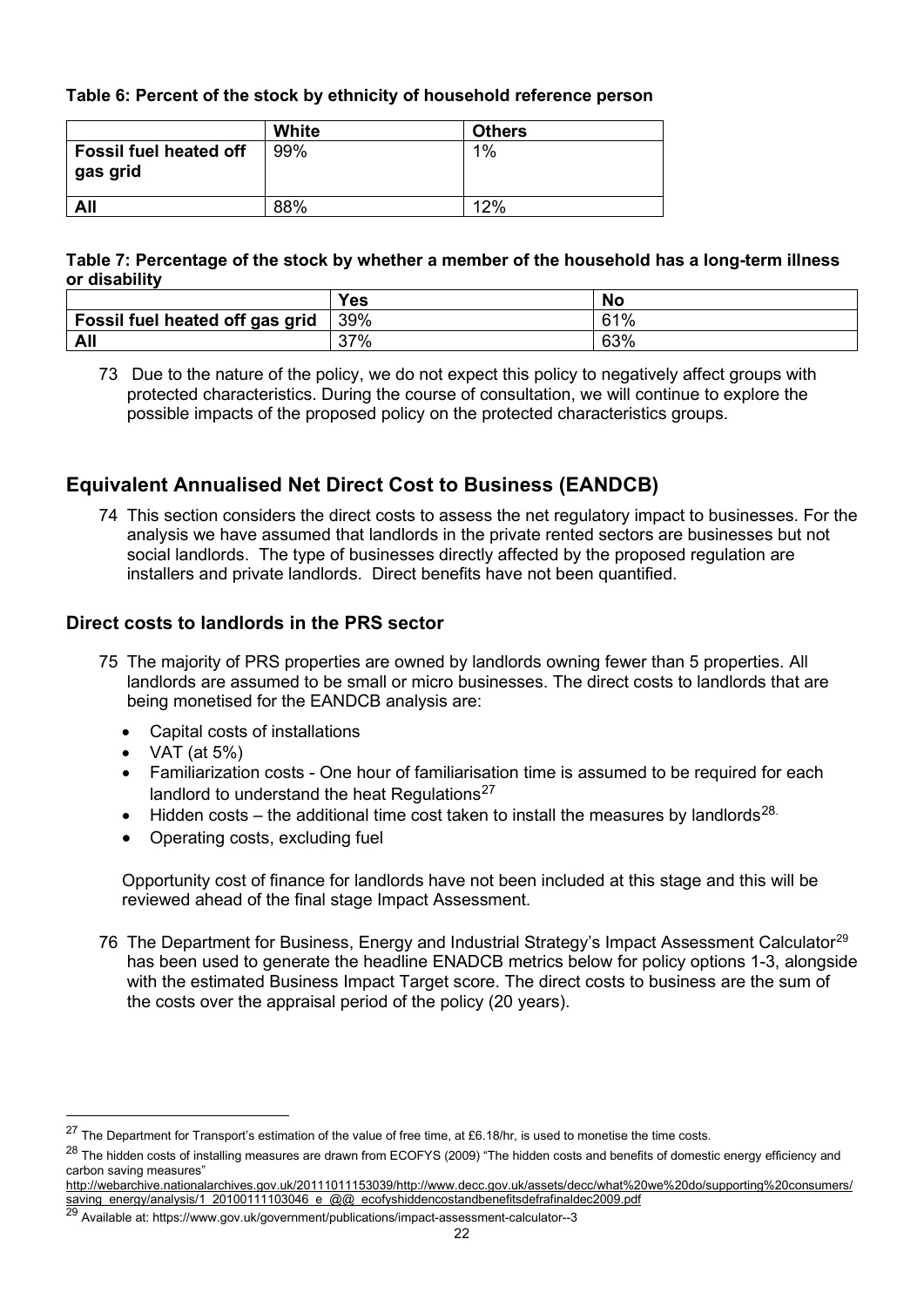#### **Table 8: EANDCB and BIT score estimates**

|                                            | <b>Option 1</b>                | Option 2 (central)             | Option 3                       |
|--------------------------------------------|--------------------------------|--------------------------------|--------------------------------|
| <b>Estimated PRS</b><br>landlords affected | 74,000 (mid-point<br>estimate) | 74,000 (mid-point<br>estimate) | 74,000 (mid-point<br>estimate) |
| EANDCB per year                            | £39m                           | £37m                           | £40m                           |
| 2019 prices, 2020<br>PV                    |                                |                                |                                |
| <b>BIT Score</b>                           | 158                            | 150                            | 163                            |

#### **Impacts on small and micro businesses**

- 77 Latest data from MHCLG<sup>[30](#page-22-0)</sup> shows that most landlords own less than 5 properties. The share of landlords owning a single property has fallen to less than a half in 2018, as shown in the table below. All private landlords are assumed to be small and micro business given that the majority of landlords own less than 5 properties $31$ .
- 78 There are estimated to be between 2.2 and 2.8 million private landlords in England<sup>[32.](#page-22-2)</sup> Direct data is not available by source of heating fuel. According to English Housing Survey 2018, around 3% of Private Rented Sector (PRS) households use fossil fuel heating in the off gas grid sector. This suggests that there are around 66,000-84,000 landlords which will be affected by the heat regulations.

#### **Number of properties 1 2-4 5-9 10-24 25-100 >100 2010 proportion of private landlords**  78% 17% 3% 1% 1% 0% **2018 proportion of private**  45% 38% 10% 5% 1% 0%

# **Table 9: Estimated distribution of property portfolios for private landlords**

#### **Direct costs to installers**

**landlords** 

79 There are currently more than 6,000 oil boiler installers, 130,000 Gas Safe Register engineers and around 3,000 heat pump installers, as estimated by the Heat Pump Association<sup>33</sup> . Under the proposal a significant number of oil and gas installers would have to be retrained to meet the new demand for the installation of low carbon technologies. Installers will also face

<span id="page-22-0"></span><sup>30</sup> <https://www.gov.uk/government/collections/english-private-landlord-survey>

<span id="page-22-1"></span> $31$  The definition of a small or micro business is less than 50 employees.

<span id="page-22-2"></span><sup>32</sup> P57<https://www.gov.uk/government/publications/english-private-landlord-survey-2018-main-report>

<span id="page-22-3"></span><sup>33</sup> [HPA](https://eur02.safelinks.protection.outlook.com/?url=https%3A%2F%2Fwww.heatpumps.org.uk%2Fwp-content%2Fuploads%2F2020%2F06%2FBuilding-the-Installer-Base-for-Net-Zero-Heating_02.06.pdf&data=04%7C01%7CChristina.Michael%40beis.gov.uk%7C0858cb220d83447e8be808d8923505d7%7Ccbac700502c143ebb497e6492d1b2dd8%7C0%7C0%7C637420103716820548%7CUnknown%7CTWFpbGZsb3d8eyJWIjoiMC4wLjAwMDAiLCJQIjoiV2luMzIiLCJBTiI6Ik1haWwiLCJXVCI6Mn0%3D%7C1000&sdata=7KJhm%2BFwFZbPUbLQ1MF282zriBXozjJWLdw4LjQRitk%3D&reserved=0) (2020[\) https://www.nibe.eu/en-gb/about-nibe/news/2020/2020-06-04---building-the-installer-base-for-net-zero-heating-supporting-a](https://www.nibe.eu/en-gb/about-nibe/news/2020/2020-06-04---building-the-installer-base-for-net-zero-heating-supporting-a-green-recovery)[green-recovery](https://www.nibe.eu/en-gb/about-nibe/news/2020/2020-06-04---building-the-installer-base-for-net-zero-heating-supporting-a-green-recovery)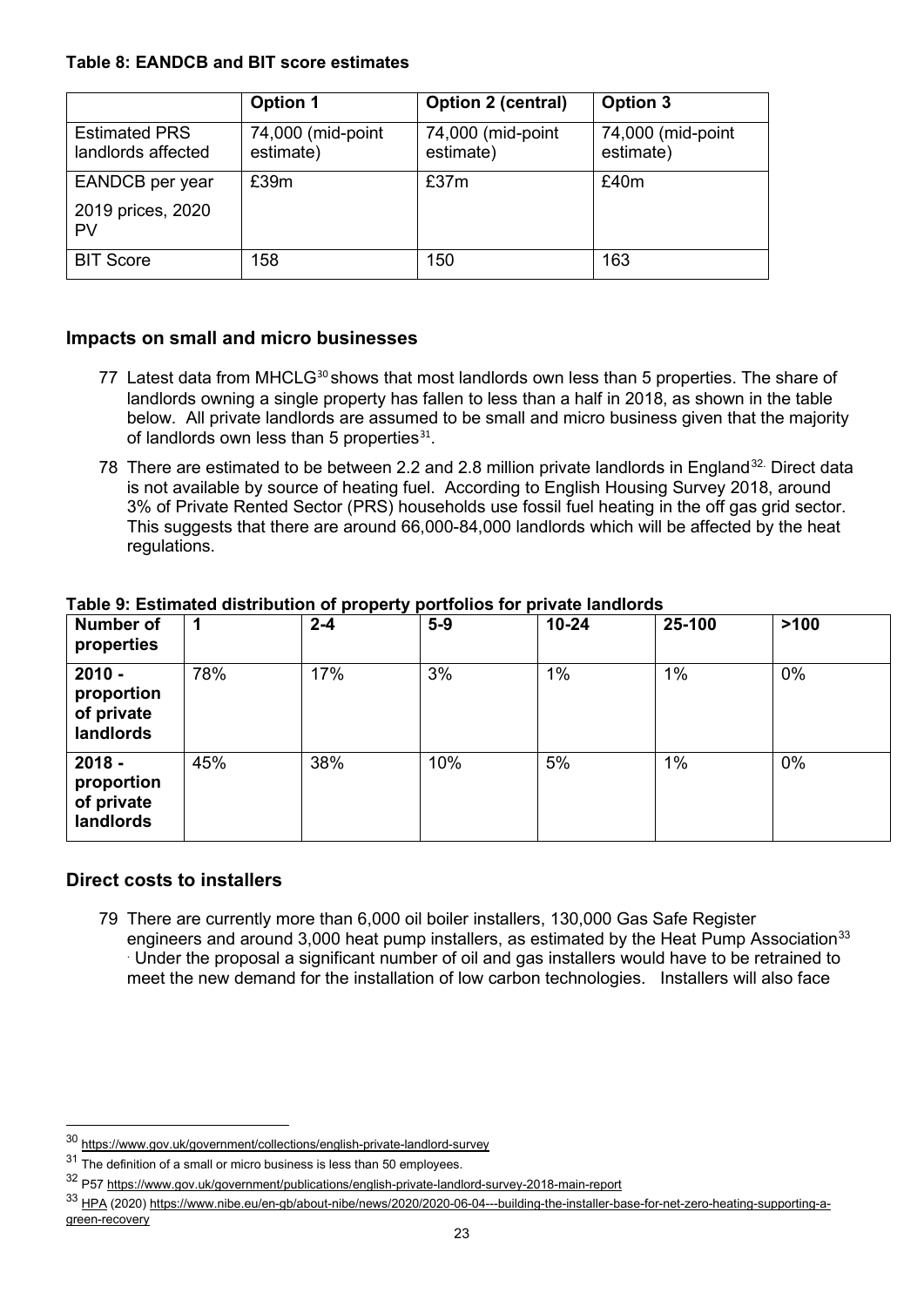one off familiarisation costs to understand the regulation. These costs have not been quantified at this stage, and we seek to understand the direct costs to installers through the consultation.

## **Monitoring and Evaluation**

We plan to implement a robust monitoring and evaluation which will demonstrate the impact and outcomes of the proposed regulations. A thorough evaluation plan will be developed in advance of the implementation of the regulations and will be integral into the delivery of the policy. It is expected that the evaluation will seek to answer questions such as:

- To what extent has the regulation achieved its aims?
- How has the design of the regulation influenced the impacts that were achieved?
- To what extent has the regulation been complied by the sector?
- What is the quality of installations?

More information on our monitoring and evaluation strategy will be provided in the final impact assessment. This will include proposed timelines for evaluation.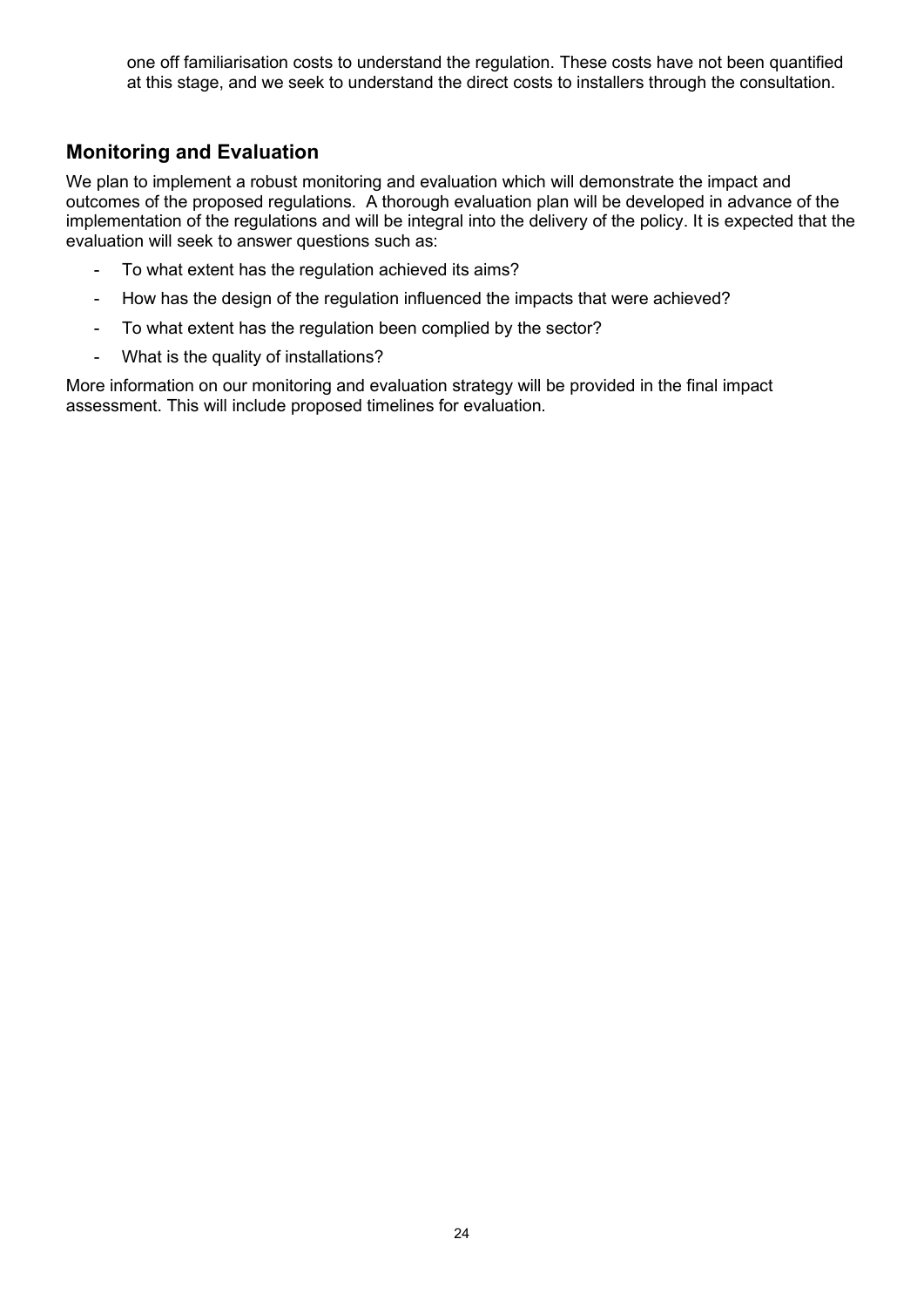## **Annex- Detailed modelling assumptions for domestic analysis**

### **A. Housing stock by main heating systems and tenure**

Table [1](#page-24-0)0: Demographics of households in England with LPG, coal and oil as main heating fuels, 2018<sup>1</sup>

|                        |                       | % share of households |
|------------------------|-----------------------|-----------------------|
|                        |                       | (1,076,000)           |
| By main heating system | <b>LPG</b>            | 13%                   |
|                        | Coal <sup>2</sup>     | 9%                    |
|                        | Oil                   | 78%                   |
| By tenure              | Owner occupied        | 83%                   |
|                        | Private rented sector | 14%                   |
|                        | Social Housing        | 3%                    |

#### **B. Modelling assumptions on heat demand and average energy efficiency (EE) upgrade capital spending, 2020 prices**

Option 2 – Preferred scenario

|                                                      | <b>Properties installing</b><br>heat pumps without<br><b>EE</b> upgrades | <b>Properties installing</b><br>LT heat pumps with<br>minor EE upgrades<br>(up to £2000) | Remaining<br>properties - install<br>alternative<br>technologies<br>without EE<br>upgrades |
|------------------------------------------------------|--------------------------------------------------------------------------|------------------------------------------------------------------------------------------|--------------------------------------------------------------------------------------------|
| <b>Share of properties</b><br>under each<br>category | 81%                                                                      | 4%                                                                                       | 15%                                                                                        |
| Average heat<br>demand (before EE)                   | 15,000                                                                   | 16,000                                                                                   | 19,700                                                                                     |
| Average heat<br>demand (after EE, if<br>applicable)  | 15,000                                                                   | 13,800                                                                                   | 19,700                                                                                     |
| Average EE spend,<br>if applicable                   | <b>NA</b>                                                                | £1,000                                                                                   | <b>NA</b>                                                                                  |

<span id="page-24-0"></span> $1$  Analysis of English Household survey Ministry of Housing, Communities &

Local Government ( 2018 ). Numbers may not add up due to the availability of data for each segment https://www.gov.uk/government/collections/english-housing-survey.

<span id="page-24-1"></span><sup>2</sup> Includes anthracite nuts and smokeless fuel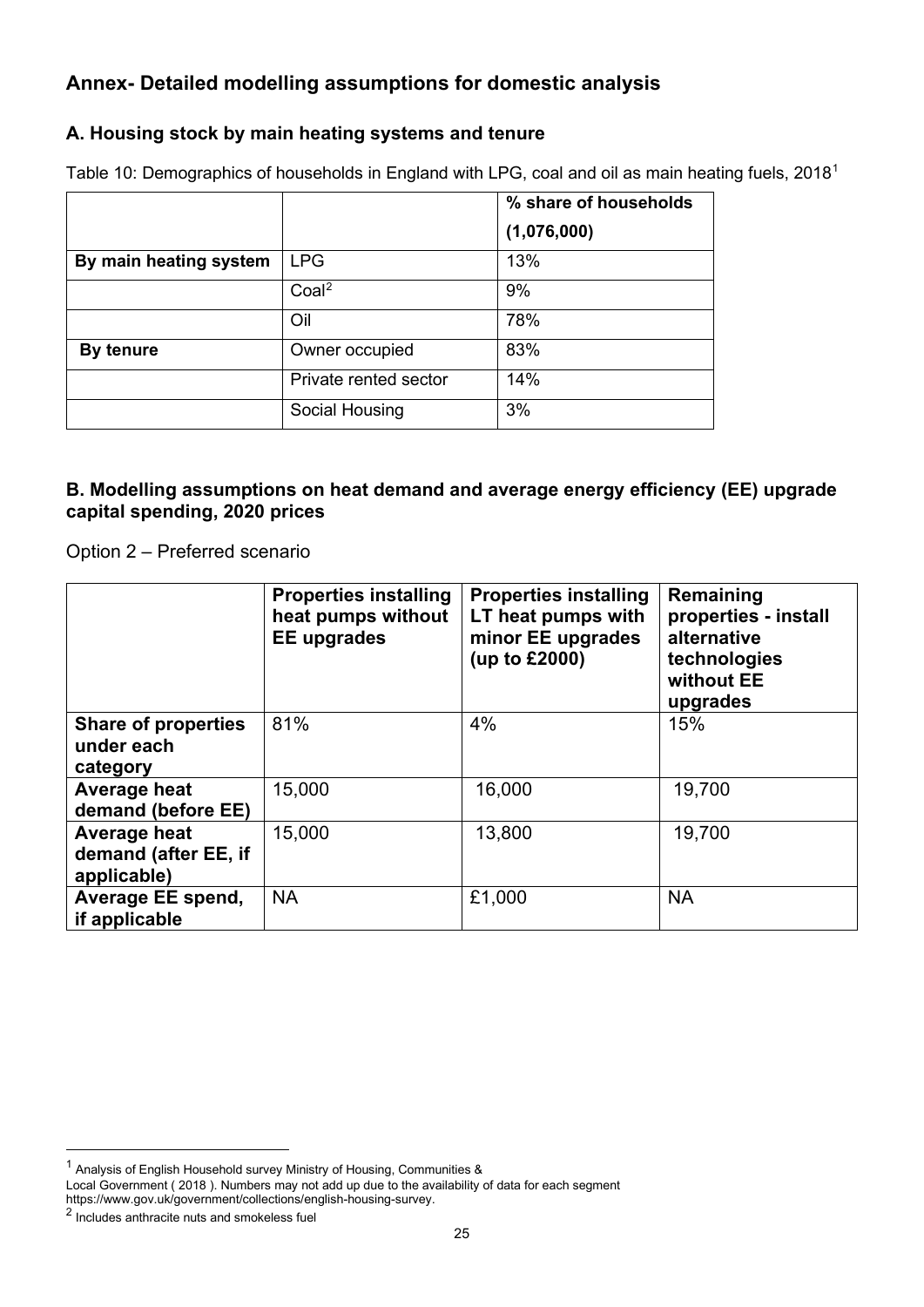|                                                      | <b>Properties installing</b><br>heat pumps without<br><b>EE</b> upgrades | <b>Properties installing</b><br>LT heat pumps with<br>minor EE upgrades<br>(up to £2000) | Remaining<br>properties - install<br>alternative<br>technologies<br>without EE<br>upgrades |
|------------------------------------------------------|--------------------------------------------------------------------------|------------------------------------------------------------------------------------------|--------------------------------------------------------------------------------------------|
| <b>Share of properties</b><br>under each<br>category | 81%                                                                      | $0\%$                                                                                    | 19%                                                                                        |
| Average heat<br>demand (before EE)                   | 15,000                                                                   | <b>NA</b>                                                                                | 19,000                                                                                     |
| Average heat<br>demand (after EE, if<br>applicable)  | 15,000                                                                   | <b>NA</b>                                                                                | 19,000                                                                                     |
| Average EE spend,<br>if applicable                   | <b>NA</b>                                                                | <b>NA</b>                                                                                | <b>NA</b>                                                                                  |

## Option 3

|                                                      | <b>Properties installing</b><br>heat pumps without<br><b>EE</b> upgrades | <b>Properties installing</b><br>LT heat pumps with<br>minor EE upgrades<br>(up to £2000) | Remaining<br>properties - install<br>alternative<br>technologies<br>without EE<br>upgrades |
|------------------------------------------------------|--------------------------------------------------------------------------|------------------------------------------------------------------------------------------|--------------------------------------------------------------------------------------------|
| <b>Share of properties</b><br>under each<br>category | 81%                                                                      | 15%                                                                                      | 4%                                                                                         |
| Average heat<br>demand (before EE)                   | 15,000                                                                   | 18,300                                                                                   | 21,600                                                                                     |
| Average heat<br>demand (after EE, if<br>applicable)  | 15,000                                                                   | 10,200                                                                                   | 21,600                                                                                     |
| Average EE spend,<br>if applicable                   | <b>NA</b>                                                                | £14,800                                                                                  | <b>NA</b>                                                                                  |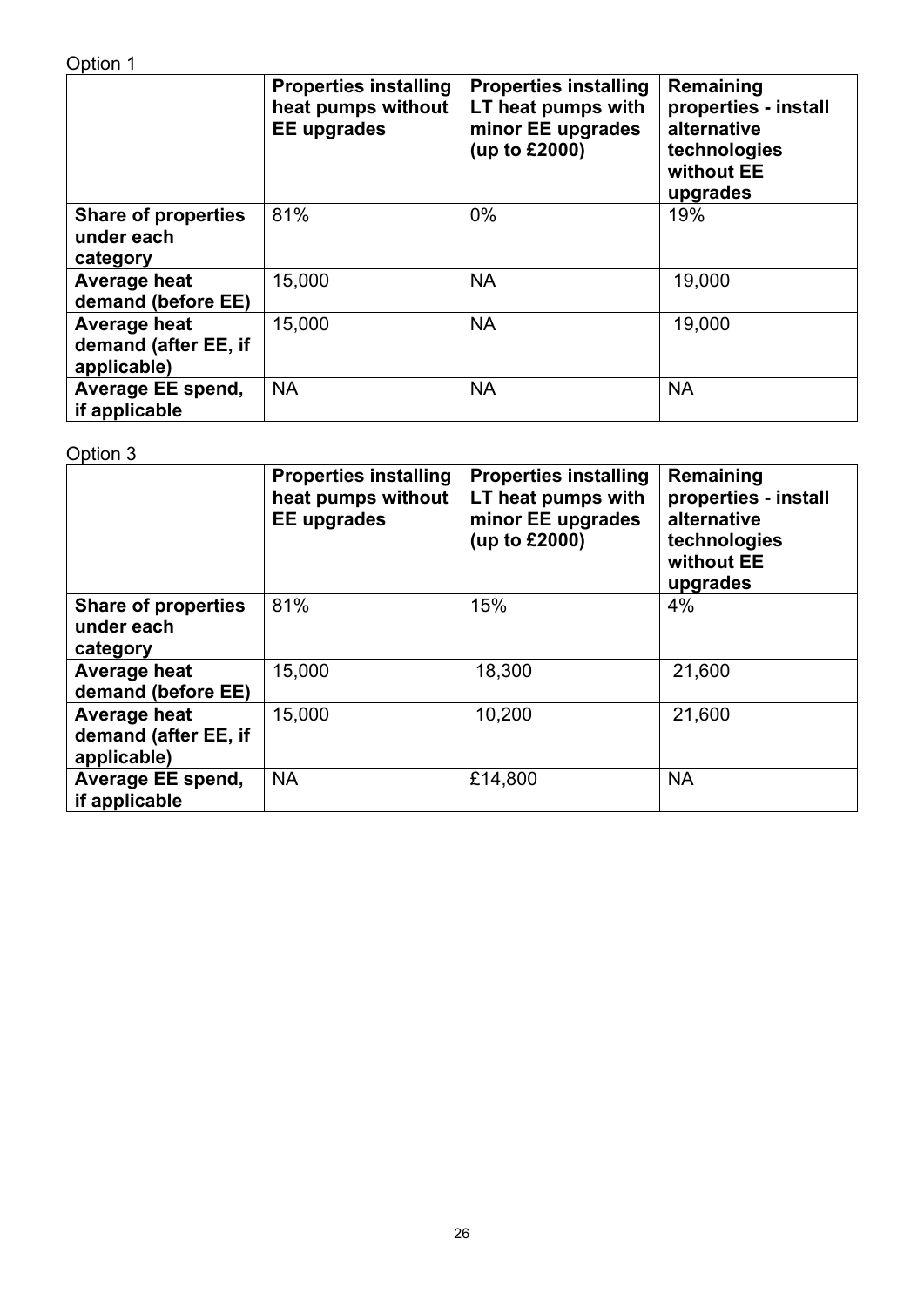### **C. Capital costs for heating systems, 2020 prices**

|                   | <b>Properties installing</b><br>heat pumps without<br><b>EE</b> upgrades | <b>Properties installing</b><br>LT heat pumps<br>subject to minor EE<br>upgrades (modelled<br>as up to £2000) | <b>Rest of properties -</b><br>install alternative<br>technologies<br>without EE<br>upgrades |
|-------------------|--------------------------------------------------------------------------|---------------------------------------------------------------------------------------------------------------|----------------------------------------------------------------------------------------------|
| O <sup>13</sup>   | £4,400                                                                   | £4,600                                                                                                        | £4,700                                                                                       |
| System size       | 16kW system                                                              | 18kW system                                                                                                   | 21kW system                                                                                  |
| LPG <sup>4</sup>  | £2,800                                                                   | £2,700                                                                                                        | £3,700                                                                                       |
| System size       | 24kW system                                                              | 24kW system                                                                                                   | 24kW system                                                                                  |
| Coal <sup>5</sup> | £2,600                                                                   | £2,600                                                                                                        | £2,600                                                                                       |
| System size       | Assumed average<br>floor area 100m2                                      | Assumed average<br>floor area 100m2                                                                           | Assumed average<br>floor area 100m2                                                          |

#### **Table 11: Average capital costs for counterfactual systems**

• Oil tank removal costs: £1,000

• Oil tank installation costs: £1,000

#### **Table 12: Average capital costs for low carbon heating systems before cost reductions**

|                      | <b>Properties installing</b><br>heat pumps without<br><b>EE</b> upgrades | <b>Properties installing</b><br>LT heat pumps<br>subject to minor EE<br>upgrades (modelled<br>as up to £2,000) | <b>Rest of properties -</b><br>install alternative<br>technologies<br>without EE<br>upgrades |
|----------------------|--------------------------------------------------------------------------|----------------------------------------------------------------------------------------------------------------|----------------------------------------------------------------------------------------------|
| LT-ASHP <sup>6</sup> | £12,500                                                                  | £13,100                                                                                                        | Not modelled                                                                                 |
| System size          | 10 kW                                                                    | 12kW                                                                                                           |                                                                                              |
| LT-GSHP <sup>7</sup> | £23,900                                                                  | £24,300                                                                                                        | Not modelled                                                                                 |
| System size          | 11kW                                                                     | <b>12 kW</b>                                                                                                   |                                                                                              |
| <b>HT-ASHP</b>       | Not modelled                                                             | Not modelled                                                                                                   | £14,600                                                                                      |
| System size          |                                                                          |                                                                                                                | 14 <sub>k</sub> W                                                                            |
| <b>Solid biomass</b> | Not modelled                                                             | Not modelled                                                                                                   | £21,000                                                                                      |
| System size          |                                                                          |                                                                                                                | <b>18kW</b>                                                                                  |

• Oil tank removal costs: £1,000

<span id="page-26-0"></span> $3$  Capex assumptions are based on analysis of Delta-EE (2018) The Cost of Installing Heating Measures in Domestic Properties. The capex estimates include oil boiler unit, fittings, buffer tank and cylinder, control, labour cost. £1,000 old oil tank removal cost and £1,000 new oil tank installation cost is also added to the modelling to reflect lifetime CAPEX of oil boiler systems.

https://assets.publishing.service.gov.uk/government/uploads/system/uploads/attachment\_data/file/913508/cost-of-installing-heating-measuresin-domestic-properties.pdf

<span id="page-26-1"></span><sup>4</sup> Ibid. Cost estimates include LPG boiler unit, fittings, control and labour costs.

<span id="page-26-2"></span> $5$  Cost curves from Element (2018), based on average floor area of 100m2 for coal heated households

[https://assets.publishing.service.gov.uk/government/uploads/system/uploads/attachment\\_data/file/831079/Electric\\_heating\\_options\\_in\\_off](https://assets.publishing.service.gov.uk/government/uploads/system/uploads/attachment_data/file/831079/Electric_heating_options_in_off-gas_grid_homes.pdf)[gas\\_grid\\_homes.pdf](https://assets.publishing.service.gov.uk/government/uploads/system/uploads/attachment_data/file/831079/Electric_heating_options_in_off-gas_grid_homes.pdf)

<span id="page-26-3"></span> $6$  Analysis of Delta-EE (2018). The capex estimates include the cost of the HP device, labour fee, fittings, new buffer and cylinder tanks, retrofit of radiators and new controls. £1,000 oil tank removal cost is added to the cost of existing oil heating systems.

<span id="page-26-4"></span> $<sup>7</sup>$  In the cost-benefit analysis the CAPEX of the ground collector element of a GSHP system has been pro-rated to account for its longer lifetime.</sup>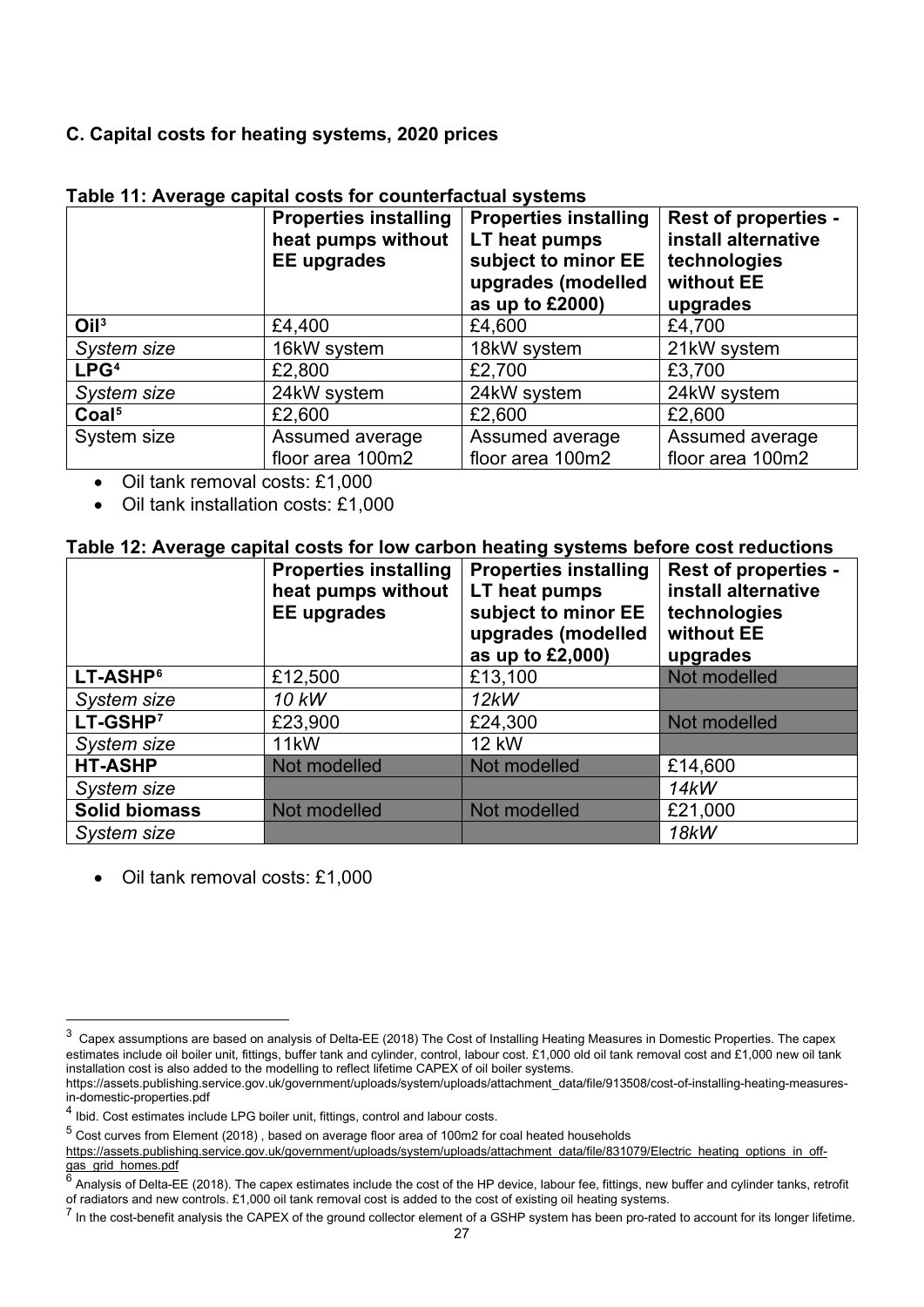## **D. Annual maintenance costs of heating systems**

|                | <b>Annual maintenance costs</b> | <b>Source</b>          |  |
|----------------|---------------------------------|------------------------|--|
| Oil            | £100                            | <b>BEIS</b> assumption |  |
| <b>LPG</b>     | £100                            |                        |  |
| Coal           | £100                            |                        |  |
| <b>LT-ASHP</b> | £100                            |                        |  |
| <b>LT-GSHP</b> | £100                            |                        |  |
| <b>HT-ASHP</b> | £100                            |                        |  |
| <b>Solid</b>   | £100                            |                        |  |
| biomass        |                                 |                        |  |

## **E. Capital costs for energy efficiency measures (2018 prices)**

|                                                   | <b>Dwelling Type</b>        |                      |                                                   |                                            |                                           |                                    |                                                 |                                          |
|---------------------------------------------------|-----------------------------|----------------------|---------------------------------------------------|--------------------------------------------|-------------------------------------------|------------------------------------|-------------------------------------------------|------------------------------------------|
| <b>Measure Description</b>                        | <b>Small</b><br><b>Flat</b> | Large<br><b>Flat</b> | <b>Small</b><br>Semi-<br>detached<br><b>House</b> | Large<br>Semi-<br>detached<br><b>House</b> | <b>Small</b><br><b>Detache</b><br>d House | Large<br><b>Detache</b><br>d House | <b>Small</b><br>Mid-<br>terrace<br><b>House</b> | Large<br>Mid-<br>terrace<br><b>House</b> |
| Loft insulation                                   | £189                        | £452                 | £242                                              | £389                                       | £326                                      | £672                               | £231                                            | £357                                     |
| Low cost cavity wall<br>insulation                | £399                        | £452                 | £555                                              | £693                                       | £714                                      | £998                               | £483                                            | £530                                     |
| High cost cavity wall<br>insulation               | £1,680                      | £2,625               | £2,205                                            | £3,570                                     | £2,415                                    | £3,885                             | £2,835                                          | £4,515                                   |
| Hot water cylinder<br>insulation (tank)           | £36                         | £36                  | £36                                               | £36                                        | £36                                       | £36                                | £36                                             | £36                                      |
| Draught proofing                                  | £50                         | £86                  | £81                                               | £129                                       | £109                                      | £225                               | £76                                             | £120                                     |
| Low energy lights                                 | £36                         | £60                  | £60                                               | £84                                        | £72                                       | £96                                | £60                                             | £84                                      |
| Cylinder (hot water<br>tank) thermostat           | £315                        | £315                 | £315                                              | £315                                       | £315                                      | £315                               | £315                                            | £315                                     |
| <b>Heating controls</b><br>(appliance thermostat) | £473                        | £473                 | £473                                              | £473                                       | £473                                      | £473                               | £473                                            | £473                                     |
| Replacement warm air<br>unit                      | £2,100                      | £2,100               | £2,100                                            | £2,100                                     | £2,100                                    | £2,100                             | £2,100                                          | £2,100                                   |
| Double/secondary<br>glazing                       | £2,880                      | £4,320               | £6,600                                            | £7,680                                     | £7,080                                    | £9,960                             | £4,680                                          | £6,000                                   |
| Solid wall insulation<br>(external)               | £5,565                      | £7,035               | £8,190                                            | £8,820                                     | £10,710                                   | £12,075                            | £7,140                                          | £7,875                                   |
| <b>Floor insulation</b>                           | £504                        | £860                 | £813                                              | £1,287                                     | £1,095                                    | £2,249                             | £761                                            | £1,193                                   |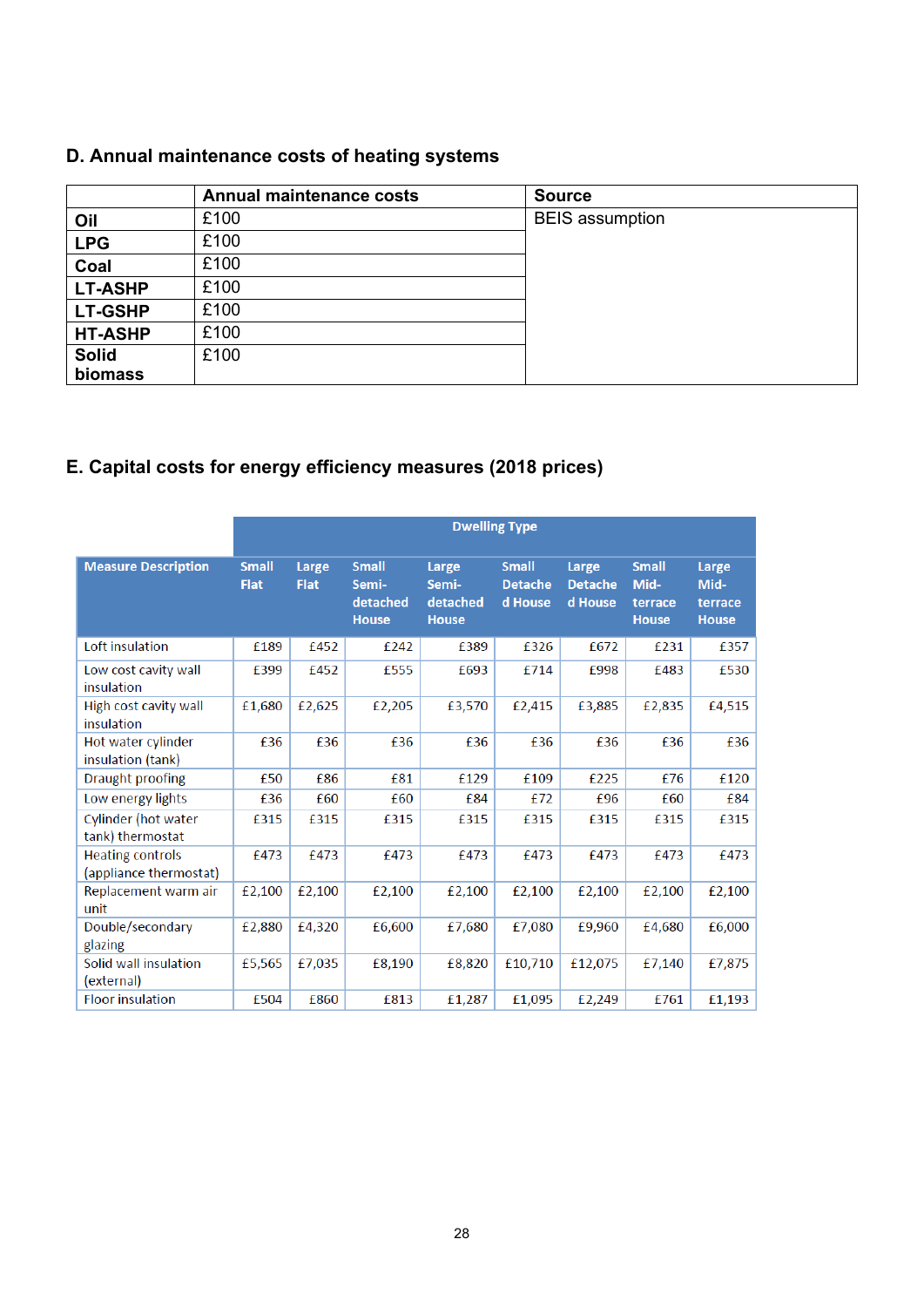#### **F. Hidden costs assumptions**

The hidden costs of installing measures are estimated using the 2009 ECOFYS report<sup>[8](#page-28-0)</sup> used in recent PRS Regulations Impact Assessment<sup>[9](#page-28-1)</sup>.

| 2020 prices                    |   | <b>Hidden cost for owners</b> |   | <b>Hidden cost for</b> |   | Total |
|--------------------------------|---|-------------------------------|---|------------------------|---|-------|
|                                |   | (£/measure)                   |   | occupiers (£/measure)  |   |       |
| Loft insulation                | £ | 68                            | £ | 68                     | £ | 135   |
| Low cost CWI                   |   | 78                            | £ | 21                     |   | 99    |
| High cost CWI                  |   | 78                            | £ | 21                     | £ | 99    |
| SWI (external)                 |   | 208                           | £ | 10                     | £ | 218   |
| Floor insulation               |   | 114                           | £ | 52                     | £ | 166   |
| Draught proofing               |   | 57                            | £ |                        |   | 57    |
| Double glazing                 |   | 73                            | £ |                        | £ | 73    |
| Appliance thermostat           |   | 42 £                          |   | 10                     |   | 52    |
| Room thermostat                |   | 42                            | £ | 10                     | £ | 52    |
| Time temperature zone controls |   | 42                            | £ | 10                     | £ | 52    |
| Hot water cylinder insulation  |   | 5                             | £ |                        |   | 5     |
| Hot water cylinder thermostat  |   | 42                            | £ | 10                     | £ | 52    |
| Low energy lighting            |   | 5                             | £ |                        |   | 5     |
| Gas combi boiler               |   | 21                            | £ |                        | £ | 21    |
| Oil combi boiler               |   | 21                            | £ |                        |   | 21    |
| Storage heater                 |   | 21                            | £ |                        | £ | 21    |
| <b>ASHP</b>                    |   | 161                           | £ | 31                     | £ | 192   |
| <b>GSHP</b>                    |   | 218                           | £ | 31                     | £ | 249   |
| First time central heating     |   | 83                            | £ | 31                     | £ | 114   |
| Solar hot water                |   | 114                           | £ | 31                     | £ | 145   |
| Solar PV                       |   | 135 £                         |   | 26                     | £ | 161   |

For the modelling analysis loft insulation is used to represent the hidden costs for low cost measures, as it is expected that most of homes undergoing minor EE upgrades will install loft insulation. External wall insulation is used to represent the hidden costs for major EE upgrades.

<span id="page-28-0"></span> $8$  ECOFYS (2009) "The hidden costs and benefits of domestic energy efficiency and carbon saving measures"

[http://webarchive.nationalarchives.gov.uk/20111011153039/http://www.decc.gov.uk/assets/decc/what%20we%20do/supporting%20consumers/](http://webarchive.nationalarchives.gov.uk/20111011153039/http:/www.decc.gov.uk/assets/decc/what%20we%20do/supporting%20consumers/saving_energy/analysis/1_20100111103046_e_@@_ecofyshiddencostandbenefitsdefrafinaldec2009.pdf) [saving\\_energy/analysis/1\\_20100111103046\\_e\\_@@\\_ecofyshiddencostandbenefitsdefrafinaldec2009.pdf](http://webarchive.nationalarchives.gov.uk/20111011153039/http:/www.decc.gov.uk/assets/decc/what%20we%20do/supporting%20consumers/saving_energy/analysis/1_20100111103046_e_@@_ecofyshiddencostandbenefitsdefrafinaldec2009.pdf)

<span id="page-28-1"></span><sup>9</sup> [https://assets.publishing.service.gov.uk/government/uploads/system/uploads/attachment\\_data/file/932403/prs-epc-c-consultation-stage-ia.pdf](https://assets.publishing.service.gov.uk/government/uploads/system/uploads/attachment_data/file/932403/prs-epc-c-consultation-stage-ia.pdf)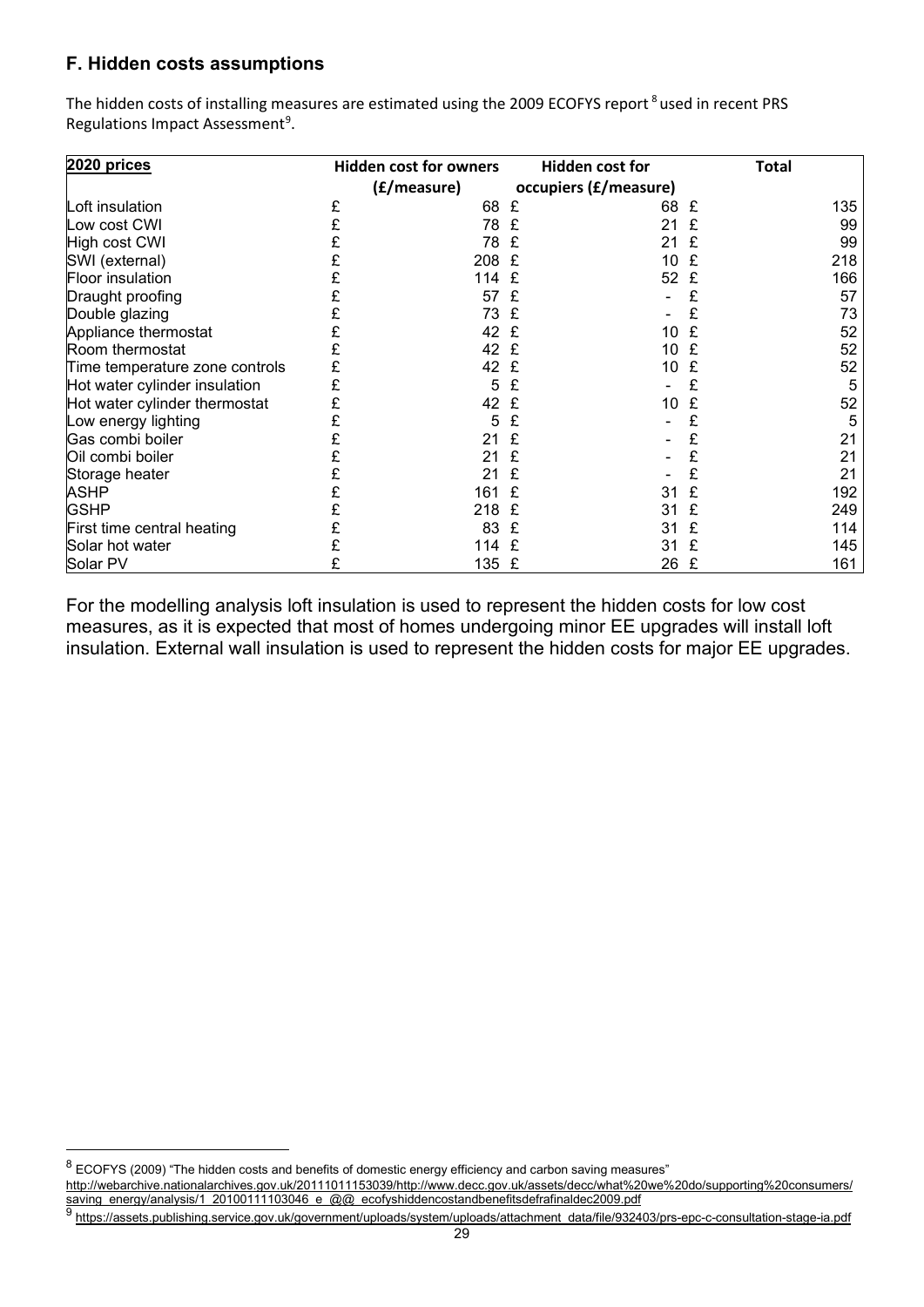#### **G. In-situ performance of fossil heating systems**

|      | <b>Central</b> |
|------|----------------|
| Oil  | 84%10          |
| LPG  | 84%11          |
| Coal | 65%12          |

#### **H. In-situ performance of clean heating systems**

|                             | Central | Low  | <b>High</b> |
|-----------------------------|---------|------|-------------|
| $LT-ASHP13$                 | 244%    | 215% | 267%        |
| LT-GSHP <sup>14</sup>       | 271%    | 248% | 302%        |
| HT-ASHP <sup>15</sup>       | 201%    | 180% | 201%        |
| Solid biomass <sup>16</sup> | 70%     | 68%  | 76%         |

#### **I. Biomass air quality assumptions**

Biomass air quality emissions factors are based on MEP/EEA air pollutant emission inventory guidebook<sup>17</sup>. Current policy on the RHI imposes a limit on oxides of nitrogen (NOx) and particulate matter (PM) emitted by biomass products. Applicants are required to provide a valid emissions certificate to show their boiler does not exceed these limits. The Ofgem website provides further information on RHI limits and emissions certificates.<sup>[18](#page-29-8)</sup> The regulations will impose the same emissions limits and certificate requirements. Biomass air quality damage costs are based on Defra's 2020 air quality appraisal quidance<sup>[19](#page-29-9)</sup>

|                                 | <b>PM2.5</b><br>domestic | <b>NOx</b><br>domestic |
|---------------------------------|--------------------------|------------------------|
| Emission factors (kg/kWh)       | 0.000216                 | 0.000288               |
| Damage costs (£/kg) 2017 prices | 89.46                    | 12.45                  |

<span id="page-29-0"></span> $10$  We assume oil boilers to have the same in-situ efficiency as gas boilers

[https://www.gov.uk/government/uploads/system/uploads/attachment\\_data/file/180950/In-](https://www.gov.uk/government/uploads/system/uploads/attachment_data/file/180950/In-situ_monitoring_of_condensing_boilers_final_report.pdf)

[situ\\_monitoring\\_of\\_condensing\\_boilers\\_final\\_report.pdf](https://www.gov.uk/government/uploads/system/uploads/attachment_data/file/180950/In-situ_monitoring_of_condensing_boilers_final_report.pdf)

<span id="page-29-1"></span><sup>&</sup>lt;sup>11</sup> Ibid

<span id="page-29-2"></span><sup>12</sup> Average of smokeless fuel MF1 and MF2 is used for an old stove.

[https://assets.publishing.service.gov.uk/government/uploads/system/uploads/attachment\\_data/file/933099/burning-wood-consult-bsria](https://assets.publishing.service.gov.uk/government/uploads/system/uploads/attachment_data/file/933099/burning-wood-consult-bsria-report1.pdf)[report1.pdf](https://assets.publishing.service.gov.uk/government/uploads/system/uploads/attachment_data/file/933099/burning-wood-consult-bsria-report1.pdf)

<span id="page-29-3"></span><sup>13</sup> [https://www.gov.uk/government/uploads/system/uploads/attachment\\_data/file/606818/DECC\\_RHPP\\_161214\\_Final\\_Report\\_v1-13.pdf](https://www.gov.uk/government/uploads/system/uploads/attachment_data/file/606818/DECC_RHPP_161214_Final_Report_v1-13.pdf) The low and high efficiencies represent the 25<sup>th</sup> and 75<sup>th</sup> of the data from the RHPP trial

<span id="page-29-4"></span><sup>14</sup> [https://www.gov.uk/government/uploads/system/uploads/attachment\\_data/file/606818/DECC\\_RHPP\\_161214\\_Final\\_Report\\_v1-13.pdf](https://www.gov.uk/government/uploads/system/uploads/attachment_data/file/606818/DECC_RHPP_161214_Final_Report_v1-13.pdf) The low and high efficiencies represent the 25<sup>th</sup> and 75<sup>th</sup> of the data from the RHPP trial

<span id="page-29-5"></span><sup>&</sup>lt;sup>15</sup> Evidence on the in-situ efficiency of HT- heat pumps is limited. 55C flow temperature is assumed for central and high, and 65C flow temperature is assumed for low. Estimates on in-situ efficiencies of HT-ASHP at different flow temperature is based on BEIS's triangulation of figures of COP of HTASHP, COP of LTASHP and SPF of LTASHP.

[https://assets.publishing.service.gov.uk/government/uploads/system/uploads/attachment\\_data/file/565239/Domestic\\_High\\_Temperature\\_HPs-](https://assets.publishing.service.gov.uk/government/uploads/system/uploads/attachment_data/file/565239/Domestic_High_Temperature_HPs-_FINAL2.pdf) FINAL<sub>2.pdf</sub>

<span id="page-29-6"></span><sup>16</sup> Measurement of the in-situ performance of solid biomass boilers (2019[\) https://www.gov.uk/government/publications/biomass-boilers](https://www.gov.uk/government/publications/biomass-boilers-measurement-of-in-situ-performance)[measurement-of-in-situ-performance](https://www.gov.uk/government/publications/biomass-boilers-measurement-of-in-situ-performance)

<span id="page-29-7"></span><sup>1</sup>[7http://efdb.apps.eea.europa.eu/?source=%7B%22query%22%3A%7B%22match\\_all%22%3A%7B%7D%7D%2C%22display\\_type%22%3A%](http://efdb.apps.eea.europa.eu/?source=%7B%22query%22%3A%7B%22match_all%22%3A%7B%7D%7D%2C%22display_type%22%3A%22tabular%22%7D) [22tabular%22%7D](http://efdb.apps.eea.europa.eu/?source=%7B%22query%22%3A%7B%22match_all%22%3A%7B%7D%7D%2C%22display_type%22%3A%22tabular%22%7D)

<span id="page-29-8"></span><sup>18</sup> Emission Certificate (RHI): https://www.ofgem.gov.uk/key-term-explained/emission-certificate-rhi

<span id="page-29-9"></span><sup>19</sup> https://www.gov.uk/government/publications/assess-the-impact-of-air-quality/air-quality-appraisal-damage-cost-guidance.